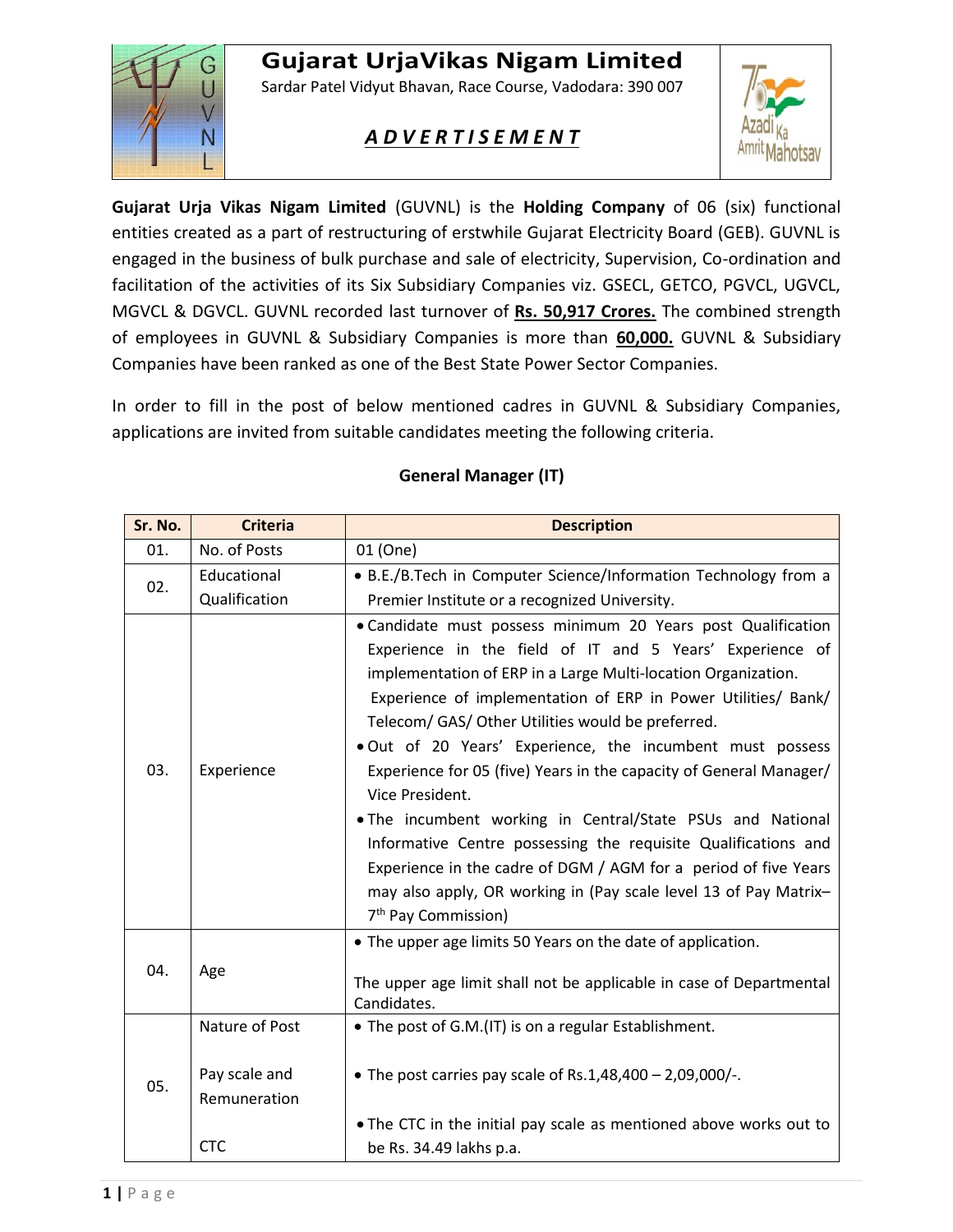|     |                 | • The incumbent will be responsible to lead all IT initiatives in<br>GUVNL & Subsidiary Companies from concept to implementation<br>and post implementation support.<br>• The incumbent will be responsible for leading a team of more<br>than 50 IT professional in GUVNL and approximately 50 no. of IT<br>professionals in all Subsidiary Companies.<br>• The incumbent will have to provide long-term vision for various IT<br>initiatives and strategy to convert vision into reality.<br>• The incumbent will be responsible to advice and guide GUVNL and<br>Subsidiary Companies regarding various on-going and future IT |
|-----|-----------------|-----------------------------------------------------------------------------------------------------------------------------------------------------------------------------------------------------------------------------------------------------------------------------------------------------------------------------------------------------------------------------------------------------------------------------------------------------------------------------------------------------------------------------------------------------------------------------------------------------------------------------------|
| 06. | Job Description | initiatives.<br>. The incumbent will be responsible regarding building an<br>appropriate IT team in GUVNL and Subsidiary Companies including<br>modification in IT structure to meet with future requirements.<br>• The incumbent will be responsible to ensure that none of the<br>operations of Subsidiary Companies suffer adversely or slow down<br>on account of IT infra-structure and Software.<br>• The incumbent will be responsible to motivate and support IT<br>Team of GUVNL and Subsidiary Companies so that expected<br>results are achieved.                                                                      |

## **ADDITIONAL GENERAL MANAGER (IT)**

| Sr. No. | <b>Criteria</b> | <b>Description</b>                                                                                                                                                                                                                                                                                                                                                                                                                                                                                                                                                                                                                                                                                                                                                 |
|---------|-----------------|--------------------------------------------------------------------------------------------------------------------------------------------------------------------------------------------------------------------------------------------------------------------------------------------------------------------------------------------------------------------------------------------------------------------------------------------------------------------------------------------------------------------------------------------------------------------------------------------------------------------------------------------------------------------------------------------------------------------------------------------------------------------|
| 01.     | No. of Posts    | 01 (One)                                                                                                                                                                                                                                                                                                                                                                                                                                                                                                                                                                                                                                                                                                                                                           |
| 02.     | Educational     | • B.E./B.Tech in Computer Science/Information Technology from a                                                                                                                                                                                                                                                                                                                                                                                                                                                                                                                                                                                                                                                                                                    |
|         | Qualification   | Premier Institute or a recognized University.                                                                                                                                                                                                                                                                                                                                                                                                                                                                                                                                                                                                                                                                                                                      |
| 03.     | Experience      | • Candidate must possess minimum 15 Years post Qualification<br>Experience in the field of IT and 5 Years' Experience of implementation<br>of ERP in a Large Multi-location Organization.<br>Experience of implementation of ERP in Power Utilities/ Bank/<br>Telecom/ GAS/ Other Utilities would be preferred.<br>. Out of 15 Years' Experience, the incumbent must possess Experience<br>for 05 (five) Years in the capacity of Deputy General Manager or above.<br>• The incumbent working in Central/State PSUs and National Informative<br>Centre possessing the requisite Qualifications and Experience in the<br>cadre of DGM for a period of five Years may also apply, OR working in<br>(Pay scale level 12 of Pay Matrix-7 <sup>th</sup> Pay Commission) |
| 04.     | Age             | • The officer should not have crossed age of 45 Years on the date of<br>application.<br>The upper age limit shall not be applicable in case of Departmental<br>Candidates.                                                                                                                                                                                                                                                                                                                                                                                                                                                                                                                                                                                         |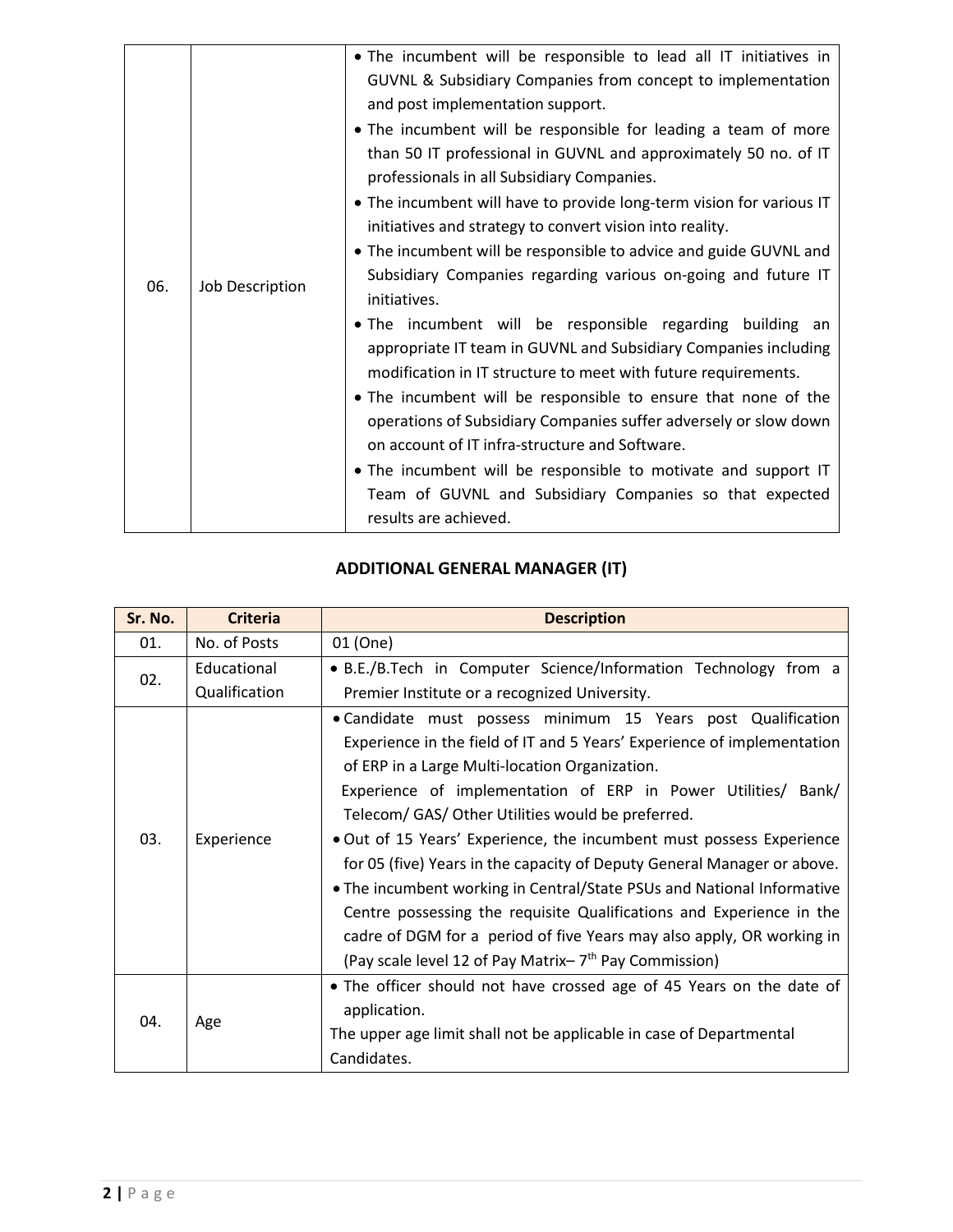| 05. | Nature of Post                | • The post of A.G.M.(IT) is on a regular Establishment.                                                                                                                                                                                                                                                                                                                                                                                                                                                                                                                                                                                                                                                                                                                                                                                                                                                                                                                                                                                                                                                                                                                                                                                                                                  |
|-----|-------------------------------|------------------------------------------------------------------------------------------------------------------------------------------------------------------------------------------------------------------------------------------------------------------------------------------------------------------------------------------------------------------------------------------------------------------------------------------------------------------------------------------------------------------------------------------------------------------------------------------------------------------------------------------------------------------------------------------------------------------------------------------------------------------------------------------------------------------------------------------------------------------------------------------------------------------------------------------------------------------------------------------------------------------------------------------------------------------------------------------------------------------------------------------------------------------------------------------------------------------------------------------------------------------------------------------|
|     | Pay scale and<br>Remuneration | • The post carries pay scale of Rs.1,29,800 - 2,02,700/-.<br>• The CTC in the initial pay scale as mentioned above works out to be Rs.                                                                                                                                                                                                                                                                                                                                                                                                                                                                                                                                                                                                                                                                                                                                                                                                                                                                                                                                                                                                                                                                                                                                                   |
|     | <b>CTC</b>                    | 30.15 lakhs p.a.                                                                                                                                                                                                                                                                                                                                                                                                                                                                                                                                                                                                                                                                                                                                                                                                                                                                                                                                                                                                                                                                                                                                                                                                                                                                         |
| 06. | Job Description               | • Responsible for overall IT initiatives for the Organization.<br>• Interacting with Management, Teams/ clients to find out what they<br>want.<br>. Responsible for planning strategies of IT Hardware, Software and<br>Networks (LAN, WAN) & various stages of the IT project considering<br>best practices.<br>• Understanding the requirement of IT enablement in the Organization.<br>• Handling of IT department activities. Resource Planning.<br>· Deciding IT strategies with Cost Effectiveness, Agreeing Costs,<br>Timescales and Standards to be met and monitoring these through the<br>project and keeping Management and Clients updated on progress.<br>. Playing a leadership role and managing IT Staff & coordinating the IT<br>project team, consultants including change Management, Training<br>requirements.<br>• Examining New Trends in Information Technology.<br>• Management of Staff, Budgets and Administration to agreed Standards<br>and KPIs.<br>• Synchronizing overall IT activities in various IT projects.<br>• Overall leadership and mentoring to owners of different team & its<br>functional s reporting to him for sustained Organizational Growth.<br>• Ensuring maximum access to and implementation of technology<br>services and resources. |

## **DEPUTY GENERAL MANAGER (IT)**

| Sr. No. | <b>Criteria</b> | <b>Description</b>                                                                                                                                                                                                                                                                                                                                                                                                                                                                                                                                                                                                                                                                                                                                        |
|---------|-----------------|-----------------------------------------------------------------------------------------------------------------------------------------------------------------------------------------------------------------------------------------------------------------------------------------------------------------------------------------------------------------------------------------------------------------------------------------------------------------------------------------------------------------------------------------------------------------------------------------------------------------------------------------------------------------------------------------------------------------------------------------------------------|
| 01.     | No. of Posts    | 02 (Two)                                                                                                                                                                                                                                                                                                                                                                                                                                                                                                                                                                                                                                                                                                                                                  |
|         | Educational     | • B.E./B.Tech (Computer Science/Information Technology)/ MCA with                                                                                                                                                                                                                                                                                                                                                                                                                                                                                                                                                                                                                                                                                         |
| 02.     | Qualification   | 60% & above marks from recognized University with regular course.                                                                                                                                                                                                                                                                                                                                                                                                                                                                                                                                                                                                                                                                                         |
| 03.     | Experience      | . Candidate must possess minimum 10 Years post Qualification<br>Experience in the field of IT and 5 Years' Experience of implementation<br>of ERP in a Large Multi-location Organization.<br>Experience of implementation of ERP in Power Utilities/ Bank/<br>Telecom/ GAS/ Other Utilities would be preferred.<br>. Out of 10 Years' Experience, the incumbent must possess Experience<br>for 05 (five) Years in the capacity of Senior Manager or above.<br>• The incumbent working in Central/State PSUs and National Informative<br>Centre possessing the requisite Qualifications and Experience in the<br>cadre of Sr. Manager for a period of five Years may also apply, OR<br>working in (Pay scale level 12 of Pay Matrix- $7th$ Pay Commission) |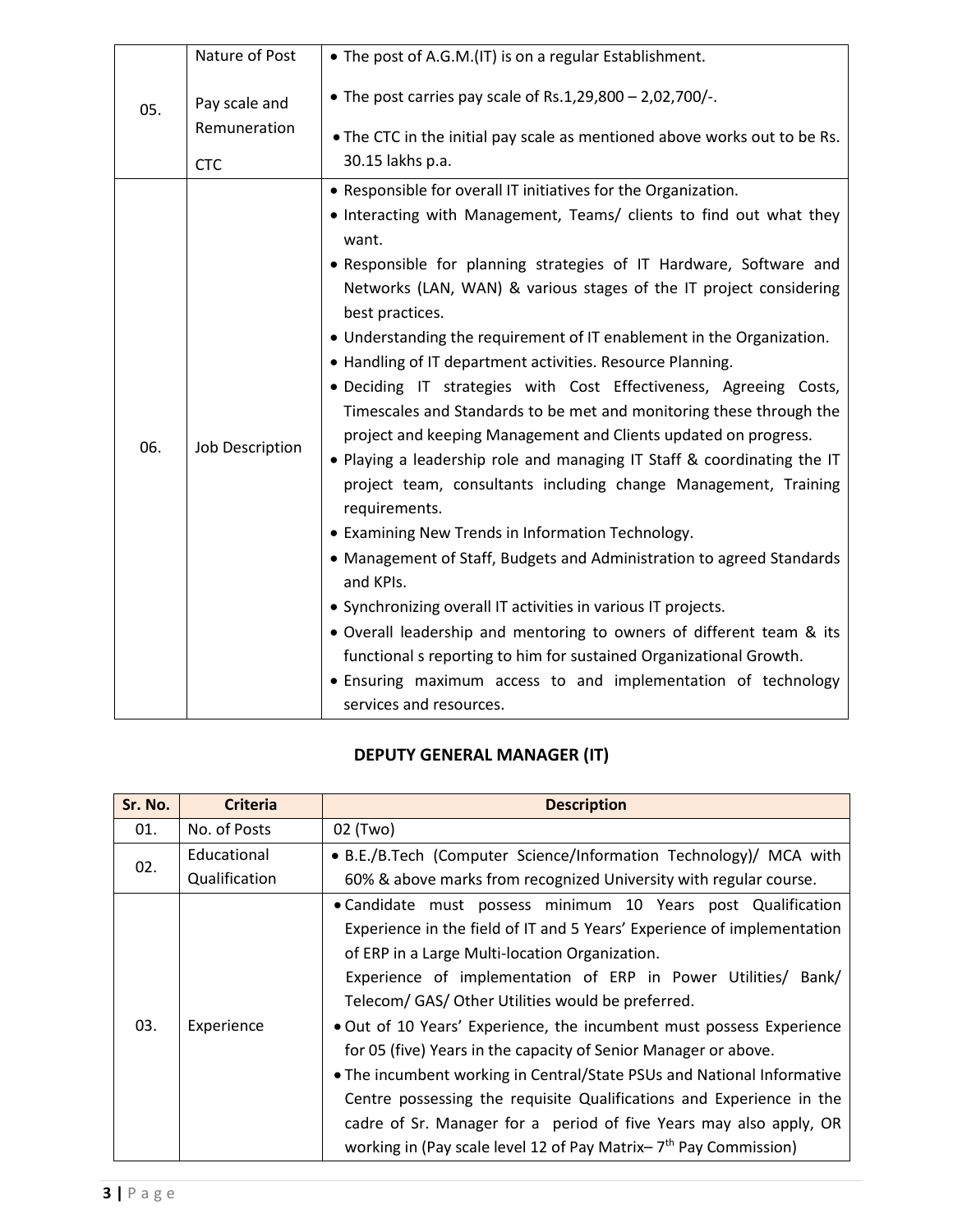| 04. | Age                           | • The officer should not have crossed age of 40 Years on the date of                                                                                                                                                                                                                                                                                                                                                                                                                                                                                                                                                                                                                                                                                                                                                                                                                                                                                                                                                                                                                                                                                                                                                                                                                                                                                                                             |
|-----|-------------------------------|--------------------------------------------------------------------------------------------------------------------------------------------------------------------------------------------------------------------------------------------------------------------------------------------------------------------------------------------------------------------------------------------------------------------------------------------------------------------------------------------------------------------------------------------------------------------------------------------------------------------------------------------------------------------------------------------------------------------------------------------------------------------------------------------------------------------------------------------------------------------------------------------------------------------------------------------------------------------------------------------------------------------------------------------------------------------------------------------------------------------------------------------------------------------------------------------------------------------------------------------------------------------------------------------------------------------------------------------------------------------------------------------------|
|     |                               | application.                                                                                                                                                                                                                                                                                                                                                                                                                                                                                                                                                                                                                                                                                                                                                                                                                                                                                                                                                                                                                                                                                                                                                                                                                                                                                                                                                                                     |
|     |                               | The upper age limit shall not be applicable in case of Departmental<br>Candidates.                                                                                                                                                                                                                                                                                                                                                                                                                                                                                                                                                                                                                                                                                                                                                                                                                                                                                                                                                                                                                                                                                                                                                                                                                                                                                                               |
|     | Nature of Post                | • The post of D.G.M. (IT) is on a regular Establishment.                                                                                                                                                                                                                                                                                                                                                                                                                                                                                                                                                                                                                                                                                                                                                                                                                                                                                                                                                                                                                                                                                                                                                                                                                                                                                                                                         |
|     |                               |                                                                                                                                                                                                                                                                                                                                                                                                                                                                                                                                                                                                                                                                                                                                                                                                                                                                                                                                                                                                                                                                                                                                                                                                                                                                                                                                                                                                  |
| 05. | Pay scale and<br>Remuneration | • The post carries pay scale of Rs.1,10,100 - 1,87,700/-.                                                                                                                                                                                                                                                                                                                                                                                                                                                                                                                                                                                                                                                                                                                                                                                                                                                                                                                                                                                                                                                                                                                                                                                                                                                                                                                                        |
|     |                               | . The CTC in the initial pay scale as mentioned above works out to be Rs.                                                                                                                                                                                                                                                                                                                                                                                                                                                                                                                                                                                                                                                                                                                                                                                                                                                                                                                                                                                                                                                                                                                                                                                                                                                                                                                        |
|     | <b>CTC</b>                    | 25.59 lakhs p.a.                                                                                                                                                                                                                                                                                                                                                                                                                                                                                                                                                                                                                                                                                                                                                                                                                                                                                                                                                                                                                                                                                                                                                                                                                                                                                                                                                                                 |
| 06. | Job Description               | · Should be Well-versed in technical development activities of Forms,<br>Reports, Workflow, XMS Reports, BI Publisher and Reports.<br>Expertise in PL/SQL, AOL, Open Interfaces/ API's usage and OA<br>Framework. Should be very well conversant in SQL.<br>. Should have familiarity with XML and workflow and have sound<br>knowledge of Database.<br>• Should have worked on at least (3) Full Implementation Cycles of ERP.<br>· Should have Experience in Customization, Conversion and Writing<br>Interfaces (APIs) for various ERP modules.<br>• Should be able to write interfaces (APIs) for various ERP Modules.<br>· Minimum 5 Years of development or support Experience in ERP<br>Applications.<br>• Have good understanding of basic ERP Modules in Financials, SCM and<br>Customer Relation Management (CRM), Billing etc.<br>· Java, AME, Web ADI knowledge would be an advantage.<br>• Experience with developing & tuning Toad, SQL & SQL* Loader.<br>• Strong oral/written Communication, Interpersonal and Organization<br>skills.<br>· Should be able to lead a technical team for all Development and<br>Support Activities.<br>• Should be able to gather requirements and discuss solutions with the<br>business process owners.<br>• Preparation of MD050/70 designs for Customizations, and Integration<br>related solutions.<br>• Interactions with OEM support team. |

#### **SYSTEM ANALYST – DATA CENTRE MANAGER**

| Sr. No. | <b>Criteria</b>              | <b>Description</b>                                                                                                                                                                                                                             |
|---------|------------------------------|------------------------------------------------------------------------------------------------------------------------------------------------------------------------------------------------------------------------------------------------|
| 01.     | No. of Post.                 | 01 (One)                                                                                                                                                                                                                                       |
| 02.     | Educational<br>Qualification | Essential:<br>B.E./B. Tech. in Computer Science/Information Technology/ Electronics &<br>Communications<br>- OR<br>3 Years Post Graduate Degree in Master of Computer Applications<br>Relevant Degree from an AICTE / UGC recognized institute |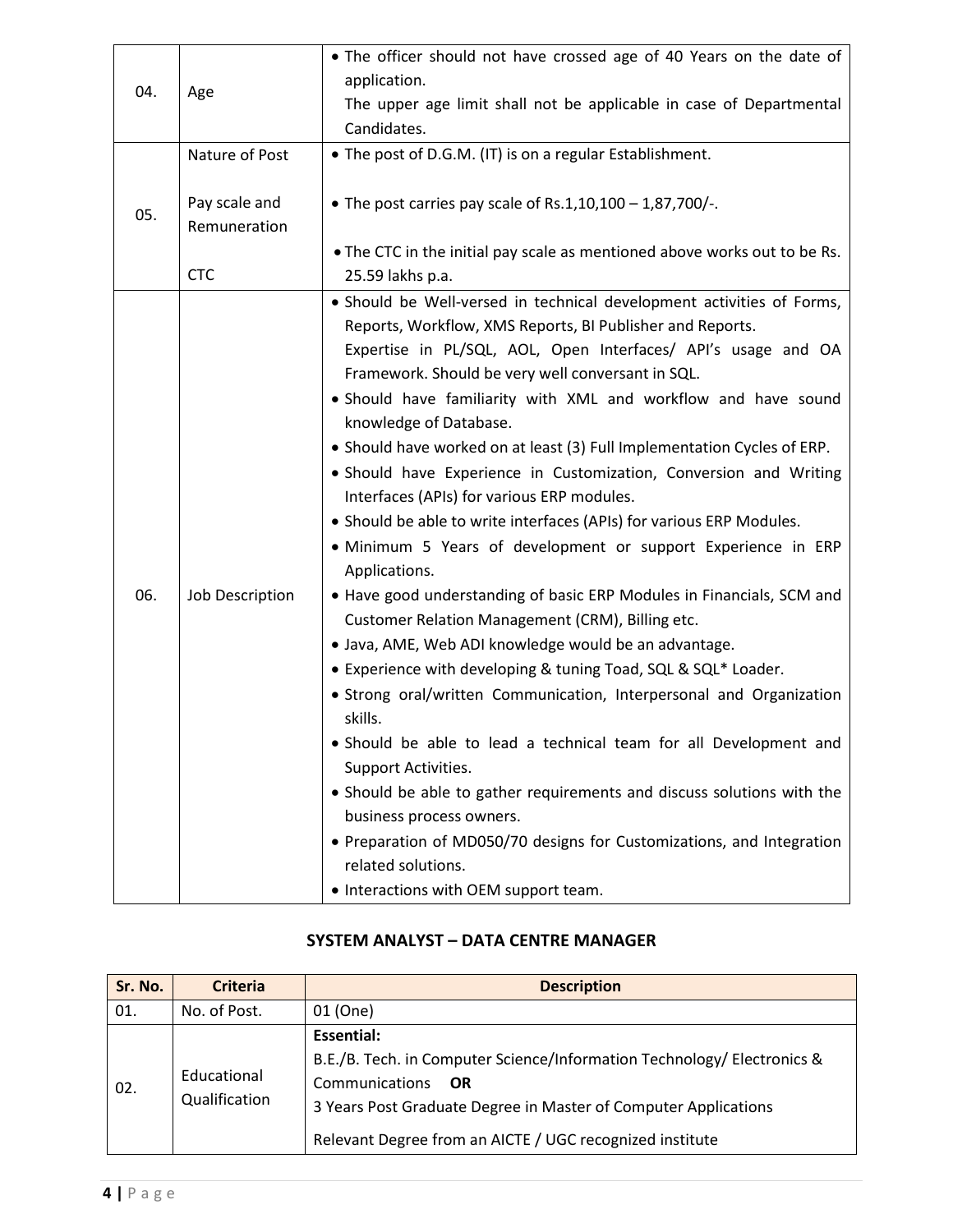|     |                 | Desirable:                                                                                                                                                                                                                                                                                                                                                                                                                                                                                                                                                                                                                                                                                                                                                                                                                                                                                                                                                                                                                                                                                                                                                                                                                                                                                                                                                                                                                                                                                                                                                                                                        |
|-----|-----------------|-------------------------------------------------------------------------------------------------------------------------------------------------------------------------------------------------------------------------------------------------------------------------------------------------------------------------------------------------------------------------------------------------------------------------------------------------------------------------------------------------------------------------------------------------------------------------------------------------------------------------------------------------------------------------------------------------------------------------------------------------------------------------------------------------------------------------------------------------------------------------------------------------------------------------------------------------------------------------------------------------------------------------------------------------------------------------------------------------------------------------------------------------------------------------------------------------------------------------------------------------------------------------------------------------------------------------------------------------------------------------------------------------------------------------------------------------------------------------------------------------------------------------------------------------------------------------------------------------------------------|
|     |                 | <b>Data Centre Certifications</b>                                                                                                                                                                                                                                                                                                                                                                                                                                                                                                                                                                                                                                                                                                                                                                                                                                                                                                                                                                                                                                                                                                                                                                                                                                                                                                                                                                                                                                                                                                                                                                                 |
|     |                 | Candidate must possess minimum 8 Years' post Qualification Experience in                                                                                                                                                                                                                                                                                                                                                                                                                                                                                                                                                                                                                                                                                                                                                                                                                                                                                                                                                                                                                                                                                                                                                                                                                                                                                                                                                                                                                                                                                                                                          |
|     |                 | the field of IT out of which 5 Years' Experience in Data Centre Management.                                                                                                                                                                                                                                                                                                                                                                                                                                                                                                                                                                                                                                                                                                                                                                                                                                                                                                                                                                                                                                                                                                                                                                                                                                                                                                                                                                                                                                                                                                                                       |
|     |                 | Experience in Power utilities would be preferred.                                                                                                                                                                                                                                                                                                                                                                                                                                                                                                                                                                                                                                                                                                                                                                                                                                                                                                                                                                                                                                                                                                                                                                                                                                                                                                                                                                                                                                                                                                                                                                 |
| 03. | Experience      | Out of 8 Years' Experience, the incumbent must possess Experience {for 05                                                                                                                                                                                                                                                                                                                                                                                                                                                                                                                                                                                                                                                                                                                                                                                                                                                                                                                                                                                                                                                                                                                                                                                                                                                                                                                                                                                                                                                                                                                                         |
|     |                 | (five) Years in the capacity of Manager or above OR                                                                                                                                                                                                                                                                                                                                                                                                                                                                                                                                                                                                                                                                                                                                                                                                                                                                                                                                                                                                                                                                                                                                                                                                                                                                                                                                                                                                                                                                                                                                                               |
|     |                 | The incumbent working in Central/State PSUs and National Informative                                                                                                                                                                                                                                                                                                                                                                                                                                                                                                                                                                                                                                                                                                                                                                                                                                                                                                                                                                                                                                                                                                                                                                                                                                                                                                                                                                                                                                                                                                                                              |
|     |                 | Centre possessing the requisite Qualification and Experience in the cadre of                                                                                                                                                                                                                                                                                                                                                                                                                                                                                                                                                                                                                                                                                                                                                                                                                                                                                                                                                                                                                                                                                                                                                                                                                                                                                                                                                                                                                                                                                                                                      |
|     |                 | Manager for a period of five Years may also apply}                                                                                                                                                                                                                                                                                                                                                                                                                                                                                                                                                                                                                                                                                                                                                                                                                                                                                                                                                                                                                                                                                                                                                                                                                                                                                                                                                                                                                                                                                                                                                                |
|     |                 | The upper age ceiling is 40 Years on the date of application.                                                                                                                                                                                                                                                                                                                                                                                                                                                                                                                                                                                                                                                                                                                                                                                                                                                                                                                                                                                                                                                                                                                                                                                                                                                                                                                                                                                                                                                                                                                                                     |
| 04. | Age             | The upper age limit shall not be applicable in case of Departmental<br>Candidates.                                                                                                                                                                                                                                                                                                                                                                                                                                                                                                                                                                                                                                                                                                                                                                                                                                                                                                                                                                                                                                                                                                                                                                                                                                                                                                                                                                                                                                                                                                                                |
|     | Nature of Post  | The post of System Analyst is on a regular Establishment.                                                                                                                                                                                                                                                                                                                                                                                                                                                                                                                                                                                                                                                                                                                                                                                                                                                                                                                                                                                                                                                                                                                                                                                                                                                                                                                                                                                                                                                                                                                                                         |
|     | Pay scale and   | The post carries pay scale of Rs. $72,100 - 1,19,400$ .                                                                                                                                                                                                                                                                                                                                                                                                                                                                                                                                                                                                                                                                                                                                                                                                                                                                                                                                                                                                                                                                                                                                                                                                                                                                                                                                                                                                                                                                                                                                                           |
| 05. | Remuneration    |                                                                                                                                                                                                                                                                                                                                                                                                                                                                                                                                                                                                                                                                                                                                                                                                                                                                                                                                                                                                                                                                                                                                                                                                                                                                                                                                                                                                                                                                                                                                                                                                                   |
|     |                 | The CTC in the initial pay scale as mentioned above works out to be Rs.                                                                                                                                                                                                                                                                                                                                                                                                                                                                                                                                                                                                                                                                                                                                                                                                                                                                                                                                                                                                                                                                                                                                                                                                                                                                                                                                                                                                                                                                                                                                           |
|     | <b>CTC</b>      | 16.79 lakhs p.a.                                                                                                                                                                                                                                                                                                                                                                                                                                                                                                                                                                                                                                                                                                                                                                                                                                                                                                                                                                                                                                                                                                                                                                                                                                                                                                                                                                                                                                                                                                                                                                                                  |
| 06. | Job Description | Provides senior leadership to drive strategic vision for Data Centres,<br>including Critical Facilities Operations, Commissioning, Infrastructure<br>Service Delivery, Security, and Safety on a corporate level.<br>Manages state-wide Data Centre operations of the 24x7 Data Centre<br>$\bullet$<br>Environment.<br>Identifies and Implements critical metrics necessary to manage and monitor<br>$\bullet$<br>the performance of overall operations including Capacity, Availability,<br>Budget, and Inventory. Oversees all electrical and mechanical infrastructure<br>such as UPS Systems, Generators, Fire Suppression Systems, DC Power<br>Systems, and HVAC systems in order to achieve 100% availability.<br>Translates Business Server, Storage, and Networking Requirements into<br>$\bullet$<br>specific Data Centre needs (Space, Racks, Power, AC, Cabling) with cost<br>estimates. Has responsibility for meeting established Service Level<br>Agreements (SLAs).<br>Establishes key KPI, SLA's, metrics and measurements demonstrating area<br>$\bullet$<br>health.<br>Communicates through operational reviews. Measures and Tracks against<br>$\bullet$<br>Industry Benchmarks and Standards.<br>Oversees all aspects of the data Centre & Critical Physical Infrastructure.<br>$\bullet$<br>Ensures that all work performed within the space is done to high quality and<br>without impact to internal/external customers.<br>Manages and leads vendor relationship to maintain day to day operations<br>$\bullet$<br>and strategic goals for Data Centre Operations SLA's and deliverables. |
|     |                 | Works with current vendor stakeholders and partners to develop and<br>deliver strategic plans. Oversees all data Centre vendor contracts,                                                                                                                                                                                                                                                                                                                                                                                                                                                                                                                                                                                                                                                                                                                                                                                                                                                                                                                                                                                                                                                                                                                                                                                                                                                                                                                                                                                                                                                                         |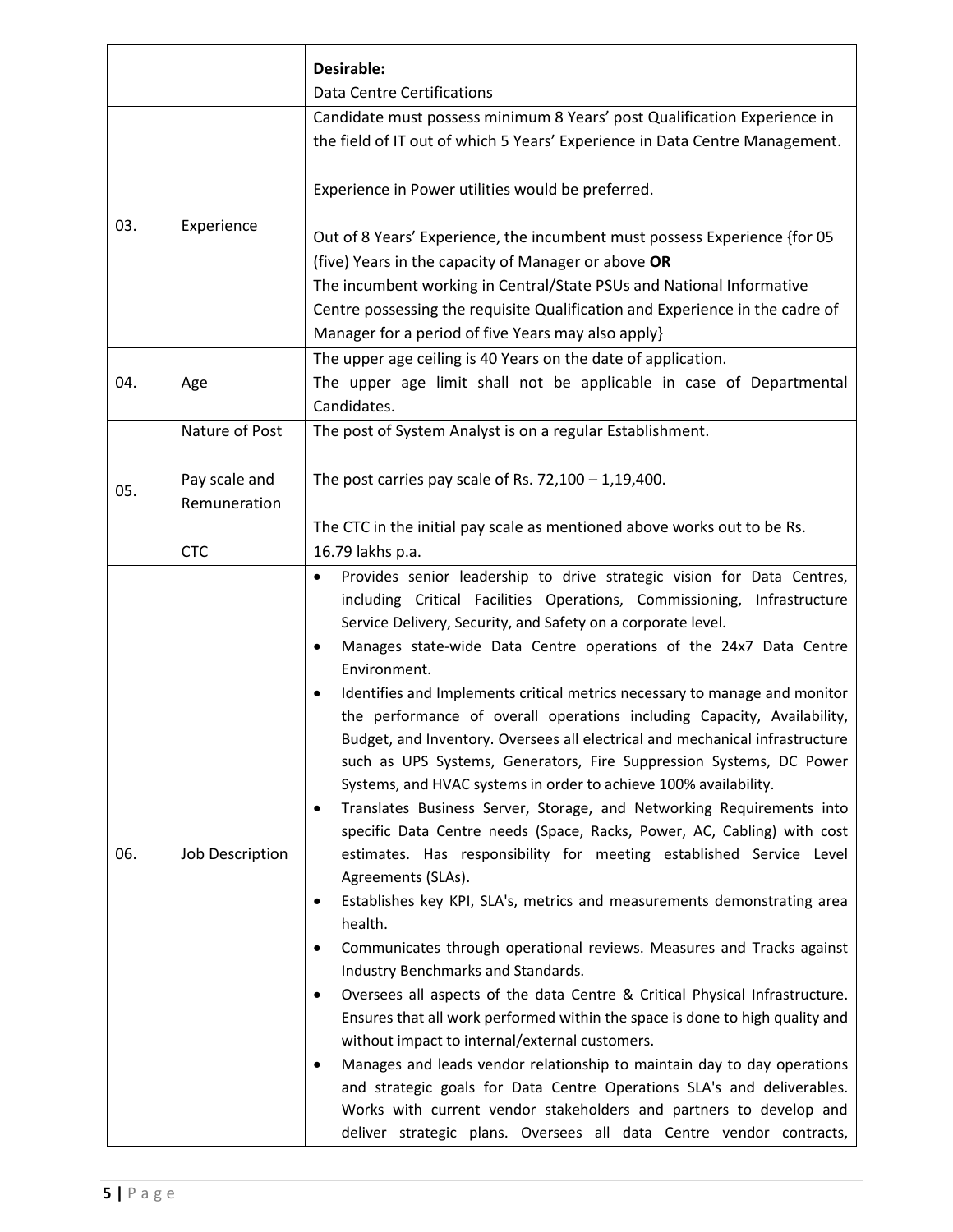|  | streamlining services required and optimizing overall costs.              |
|--|---------------------------------------------------------------------------|
|  | Evaluates and mitigates risk on new and existing programs within data     |
|  | Centre Program Governance.                                                |
|  | Develops opportunities for cross-team effectiveness and<br>remove         |
|  | Organizational barriers for Strong Teamwork, Collaboration, and Excellent |
|  | Service Delivery.                                                         |
|  | Engages in improvement projects, which often requires reaching out to a   |
|  | variety of support teams and driving them from conception to completion.  |
|  | Manages Budgeting and Forecasting, Planning, Deployment, Incident, and    |
|  | Problem Management, Change Management.                                    |
|  | Maintains Documentation and Diagrams capturing all Essential Parameters   |
|  | of Data Centre Operations.                                                |
|  | Defines Policies, Procedures, and Standards Related to Performance,       |
|  | Capacity, Availability, Continuity, and Security.                         |
|  |                                                                           |
|  | Developments in the cloud and its applicability to the key facilities.    |

#### **SYSTEM ANALYST – SYSTEM ADMINISTRATOR**

| Sr. No. | <b>Criteria</b>                                               | <b>Description</b>                                                                                                                                                                                                                                                                                                                                                                                                                                                                                                                                   |
|---------|---------------------------------------------------------------|------------------------------------------------------------------------------------------------------------------------------------------------------------------------------------------------------------------------------------------------------------------------------------------------------------------------------------------------------------------------------------------------------------------------------------------------------------------------------------------------------------------------------------------------------|
| 01.     | No. of Post.                                                  | 01 (One)                                                                                                                                                                                                                                                                                                                                                                                                                                                                                                                                             |
| 02.     | Educational<br>Qualification                                  | <b>Essential:</b><br>B.E./B. Tech. in Computer Science/Information Technology/ Electronics &<br>Communications<br><b>OR</b><br>3 Years Post Graduate Degree in Master of Computer Applications<br>Relevant Degree from an AICTE / UGC recognized institute<br><b>Desirable:</b><br>IBM Certified System Administrator - AIX 6.1 or higher                                                                                                                                                                                                            |
| 03.     | Experience                                                    | Candidate must possess minimum 8 Years' post Qualification Experience in<br>the field of IT out of which 5 Years' Experience in System Admin.<br>Experience in Power utilities would be preferred.<br>Out of 8 Years' Experience, the incumbent must possess Experience {for 05<br>(five) Years in the capacity of Manager or above OR<br>The incumbent working in Central/State PSUs and National Informative<br>Centre possessing the requisite Qualification and Experience in the cadre of<br>Manager for a period of five Years may also apply} |
| 04.     | Age                                                           | The upper age ceiling is 40 Years on the date of application.<br>The upper age limit shall not be applicable in case of Departmental<br>Candidates.                                                                                                                                                                                                                                                                                                                                                                                                  |
| 05.     | Nature of Post<br>Pay scale and<br>Remuneration<br><b>CTC</b> | The post of System Analyst is on a regular Establishment.<br>The post carries pay scale of Rs. $72,100 - 1,19,400$ .<br>The CTC in the initial pay scale as mentioned above works out to be Rs.<br>16.79 lakhs p.a.                                                                                                                                                                                                                                                                                                                                  |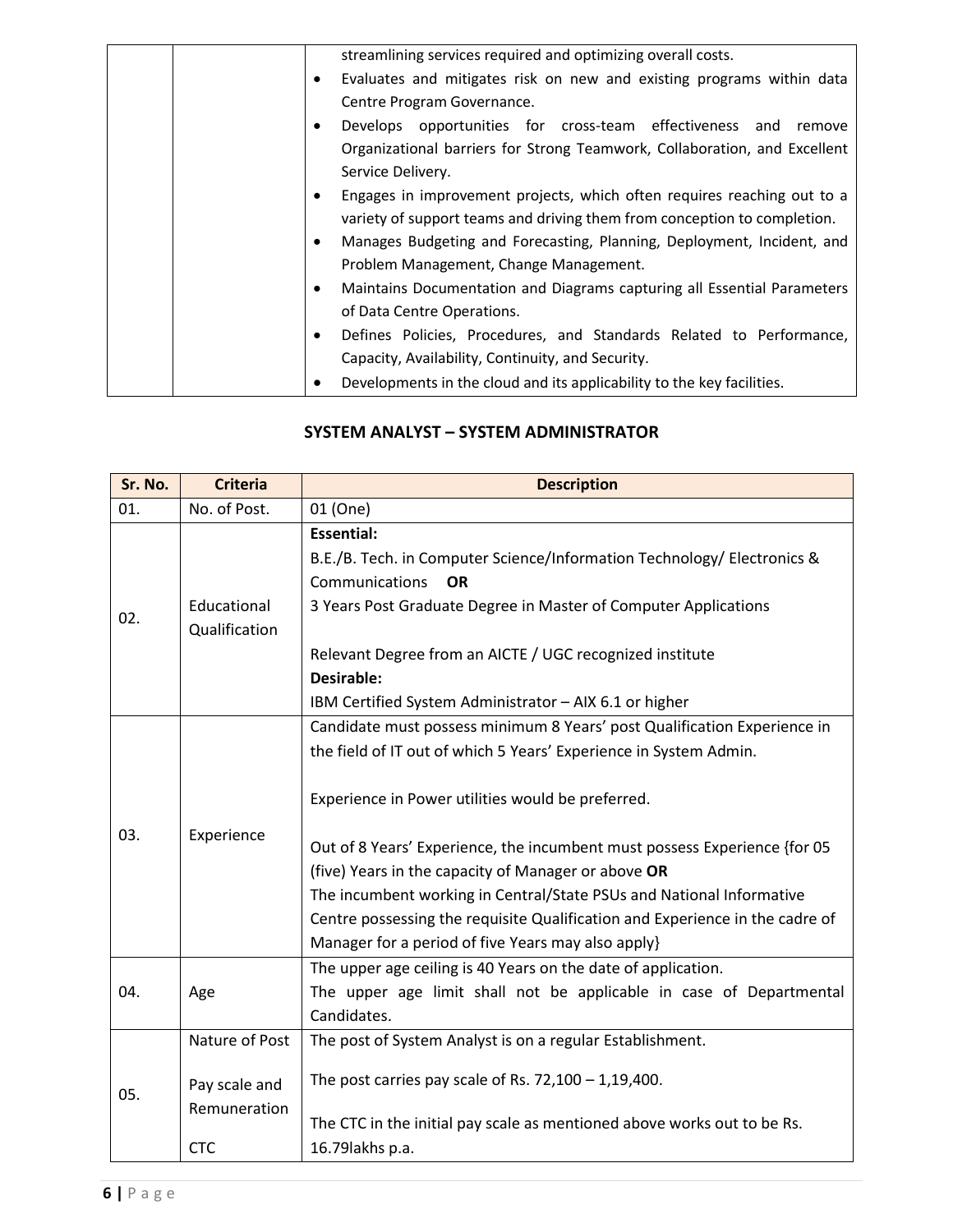|     |             | Administration of AIX OS 5.3 TL12 and higher.<br>$\bullet$                                           |
|-----|-------------|------------------------------------------------------------------------------------------------------|
|     |             | The system administrator seeks to ensure that the uptime, performance,<br>$\bullet$                  |
|     |             | resources, and security of the servers and meet the needs of the users.                              |
|     |             | Configure and manage networking in AIX.<br>$\bullet$                                                 |
|     |             | To meet these needs, a System Administrator may Acquire, Install, or<br>$\bullet$                    |
|     |             | Upgrade related OS and Software; provide routine automation; maintain                                |
|     |             | security policies; troubleshoot; train and/or supervise staff; or technical                          |
|     |             | support in projects.                                                                                 |
|     |             | Should be a specialist in OS and network security, including the<br>٠                                |
|     |             | administration of security devices such as firewalls, as well as consulting                          |
|     |             | on general security measures.                                                                        |
|     |             | Manage devices, Manage and configure VIO client partitions<br>$\bullet$                              |
|     |             | Use HMC to manage system resources<br>٠                                                              |
|     |             | Have strong and AIX installation and maintenance skills<br>$\bullet$                                 |
|     |             | Configuring and managing system security<br>$\bullet$                                                |
|     |             | Manager PowerVM components such as AME, AMS, Shared Processor<br>Pools, etc.                         |
|     |             | OS & Devices Management, HDD Addition / Deletion<br>$\bullet$                                        |
|     |             | File System Management, Shell script creation, Recovery of File System<br>$\bullet$                  |
|     |             | Management                                                                                           |
|     |             | Skills to administrate RHEL OS servers, Storage Admin, SAN Switch<br>$\bullet$                       |
|     |             | admin, Windows 2003, Scripting.                                                                      |
| 06. | Job         | User, Group Management, Access privilege Management<br>$\bullet$                                     |
|     | Description | Take care of authenticated open ports, services on the servers. Should<br>$\bullet$                  |
|     |             | be documented such thing for future reference                                                        |
|     |             | Patch Application Management, Antivirus Management<br>$\bullet$                                      |
|     |             | Analysing system logs and identifying potential issues with systems.<br>$\bullet$                    |
|     |             | Introducing and integrating new technologies into existing data Centre<br>$\bullet$<br>environments. |
|     |             | Performing routine audits of systems and software.<br>٠                                              |
|     |             | Applying operating system updates, patches, and configuration changes.<br>$\bullet$                  |
|     |             | Installing and configuring new hardware and software.<br>$\bullet$                                   |
|     |             | Answering technical queries and assisting users.<br>$\bullet$                                        |
|     |             | Responsibility for documenting the configuration of the system.<br>$\bullet$                         |
|     |             | Troubleshooting any reported problems, System performance tuning.<br>$\bullet$                       |
|     |             | Ensuring that the network infrastructure is up and running.<br>$\bullet$                             |
|     |             | Configuring, adding, and deleting file systems.<br>$\bullet$                                         |
|     |             | Load Balancer Management<br>$\bullet$                                                                |
|     |             | Create and manage backup and recovery policy<br>$\bullet$                                            |
|     |             | Update to new version of OS, application software and patches as<br>$\bullet$                        |
|     |             | required                                                                                             |
|     |             | Implementing various security features<br>$\bullet$                                                  |
|     |             | Trouble shooting and debugging of problems<br>$\bullet$                                              |
|     |             | Performs other duties as assigned.<br>٠                                                              |
|     |             | Reporting to Higher Authorities.                                                                     |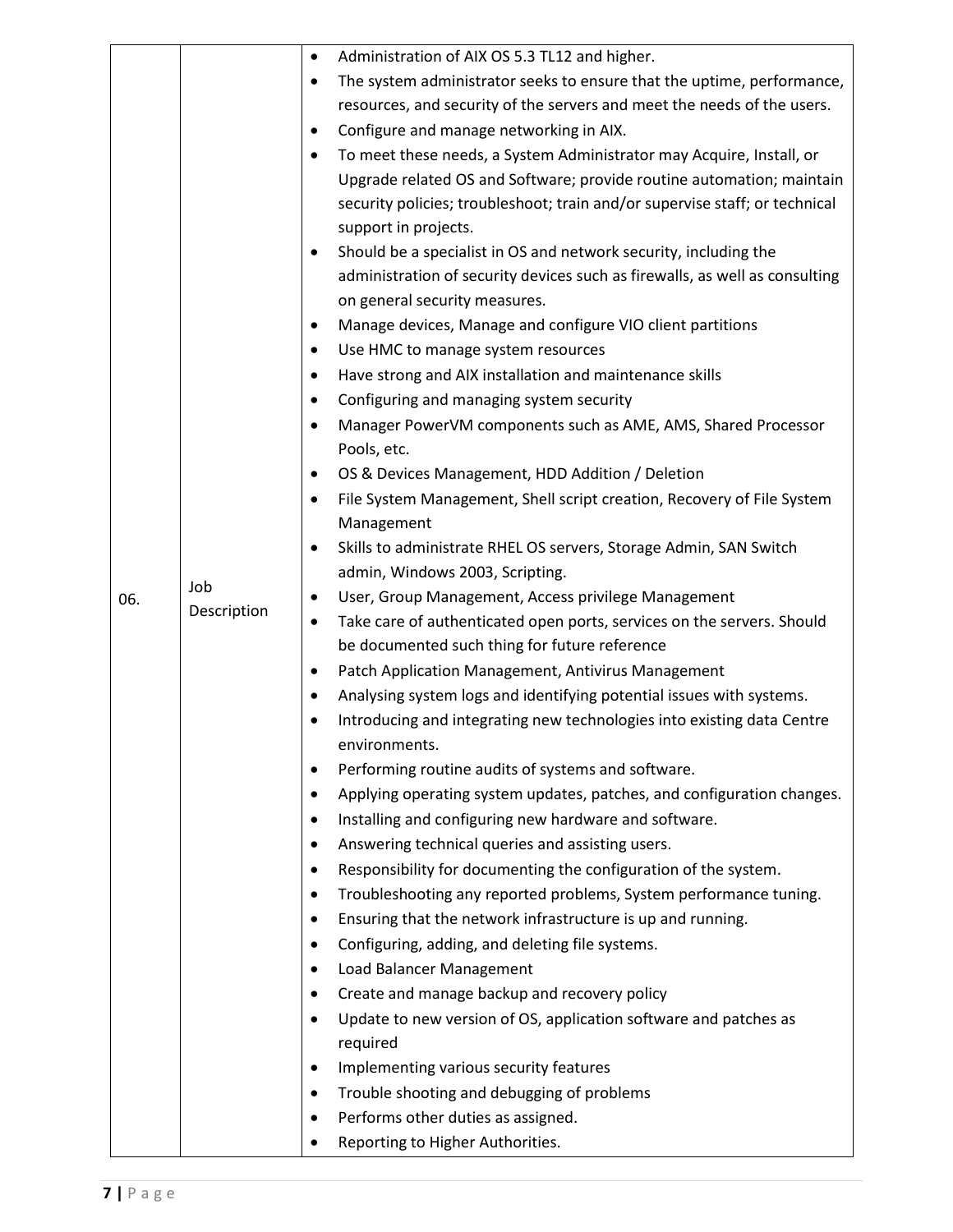## **SYSTEM ANALYST – INFORMATION/CYBER SECURITY**

| Sr. No. | <b>Criteria</b>                                               | <b>Description</b>                                                                                                                                                                                                                                                                                                                                                                                                                                                                                                                                                                                                                                                                                                                                                                                                                                                                                                                                                                                    |
|---------|---------------------------------------------------------------|-------------------------------------------------------------------------------------------------------------------------------------------------------------------------------------------------------------------------------------------------------------------------------------------------------------------------------------------------------------------------------------------------------------------------------------------------------------------------------------------------------------------------------------------------------------------------------------------------------------------------------------------------------------------------------------------------------------------------------------------------------------------------------------------------------------------------------------------------------------------------------------------------------------------------------------------------------------------------------------------------------|
| 01.     | No. of Post.                                                  | 01 (One)                                                                                                                                                                                                                                                                                                                                                                                                                                                                                                                                                                                                                                                                                                                                                                                                                                                                                                                                                                                              |
| 02.     | Educational<br>Qualification                                  | <b>Essential:</b><br>B.E./B. Tech. in Computer Science/Information Technology/ Electronics &<br>Communications<br><b>OR</b><br>3 Years Post Graduate Degree in Master of Computer Applications<br>Relevant Degree from an AICTE / UGC recognized institute<br><b>Desirable:</b><br>CISO Certification.                                                                                                                                                                                                                                                                                                                                                                                                                                                                                                                                                                                                                                                                                                |
| 03.     | Experience                                                    | Candidate must possess minimum 8 Years' post Qualification Experience in<br>the field of IT out of which 5 Years' Experience in Security Domain.<br>Experience in Power utilities would be preferred.<br>Out of 8 Years' Experience, the incumbent must possess Experience {for 05<br>(five) Years in the capacity of Manager or above OR<br>The incumbent working in Central/State PSUs and National Informative<br>Centre possessing the requisite Qualification and Experience in the cadre<br>of Manager for a period of five Years may also apply}                                                                                                                                                                                                                                                                                                                                                                                                                                               |
| 04.     | Age                                                           | The upper age ceiling is 40 Years on the date of application.<br>The upper age limit shall not be applicable in case of Departmental<br>Candidates.                                                                                                                                                                                                                                                                                                                                                                                                                                                                                                                                                                                                                                                                                                                                                                                                                                                   |
| 05.     | Nature of Post<br>Pay scale and<br>Remuneration<br><b>CTC</b> | The post of System Analyst is on a regular Establishment.<br>The post carries pay scale of Rs. $72,100 - 1,19,400$ .<br>The CTC in the initial pay scale as mentioned above works out to be Rs.<br>16.79 lakhs p.a.                                                                                                                                                                                                                                                                                                                                                                                                                                                                                                                                                                                                                                                                                                                                                                                   |
| 06.     | Job<br>Description                                            | Setup the vision of cyber security defense along with establishing<br>$\bullet$<br>information security infrastructure<br>Assess, design and implement information security infrastructure<br>$\bullet$<br>Conducting Information Security Assessment and Risk Management in<br>$\bullet$<br>accordance with established standards<br>Identifying and implementing mitigation, practices and controls<br>$\bullet$<br>ensuring adequate application<br>Develop,<br>implement<br>monitor<br>comprehensive<br>and<br>strategic,<br>$\bullet$<br>information security and IT risk Management program.<br>Provide leadership to the Company's information security.<br>$\bullet$<br>Assist with the overall business technology planning.<br>$\bullet$<br>To develop a Cyber Security Maturity Model for conducting<br>٠<br>assessment<br>To develop on policy and technical matters of Cyber Security<br>$\bullet$<br>To maintain strong knowledge in Information Security / Cyber Security<br>$\bullet$ |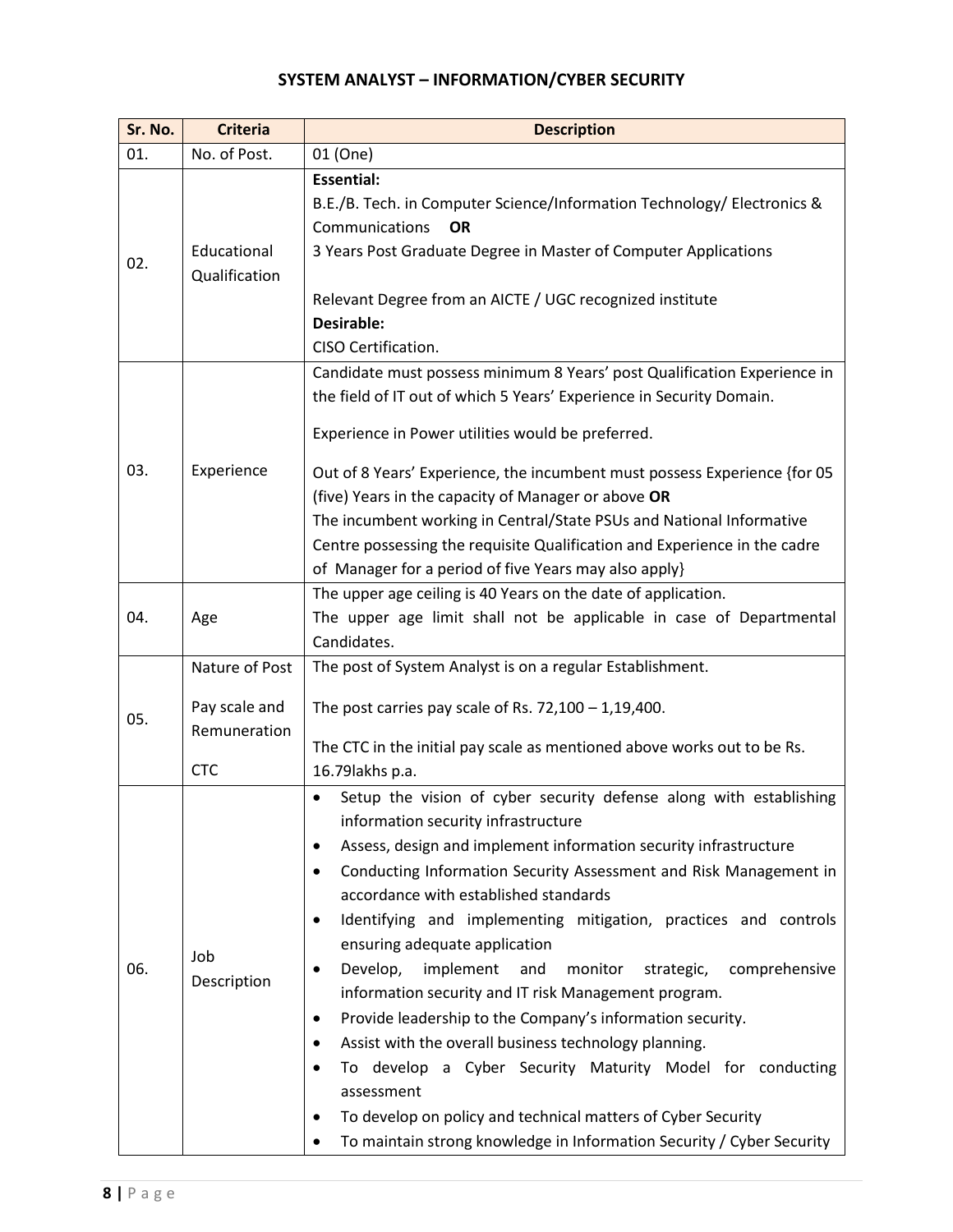# **SYSTEM ANALYST – DATABASE ADMINISTRATOR (DBA)**

| Sr. No. | <b>Criteria</b>                                        | <b>Description</b>                                                                                                                                                                                                                                                                                                                                                                                                                                                                                                                                                                                                                                                                               |  |  |  |
|---------|--------------------------------------------------------|--------------------------------------------------------------------------------------------------------------------------------------------------------------------------------------------------------------------------------------------------------------------------------------------------------------------------------------------------------------------------------------------------------------------------------------------------------------------------------------------------------------------------------------------------------------------------------------------------------------------------------------------------------------------------------------------------|--|--|--|
| 01.     | No. of Post.                                           | 01 (One)                                                                                                                                                                                                                                                                                                                                                                                                                                                                                                                                                                                                                                                                                         |  |  |  |
| 02.     | Educational<br>Qualification                           | <b>Essential:</b><br>B.E./B. Tech. in Computer Science/Information Technology/ Electronics<br>& Communications<br><b>OR</b><br>3 Years Post Graduate Degree in Master of Computer Applications<br>Relevant Degree from an AICTE / UGC recognized institute<br><b>Desirable:</b><br><b>DBA Certification.</b>                                                                                                                                                                                                                                                                                                                                                                                     |  |  |  |
| 03.     | Experience                                             | Candidate must possess minimum 8 Years' post Qualification<br>Experience in the field of IT out of which 5 Years' Experience in<br>Database Administration.<br>Experience in Power utilities would be preferred.<br>Out of 8 Years' Experience, the incumbent must possess Experience<br>{for 05 (five) Years in the capacity of Manager or above OR<br>The incumbent working in Central/State PSUs and National Informative<br>Centre possessing the requisite Qualification and Experience in the<br>cadre of Manager for a period of five Years may also apply}                                                                                                                               |  |  |  |
| 04.     | Age                                                    | The upper age ceiling is 40 Years on the date of application.<br>The upper age limit shall not be applicable in case of Departmental<br>Candidates.                                                                                                                                                                                                                                                                                                                                                                                                                                                                                                                                              |  |  |  |
| 05.     | Nature of Post<br>Pay scale and<br>Remuneration<br>CTC | The post of System Analyst is on a regular Establishment.<br>The post carries pay scale of Rs. $72,100 - 1,19,400$ .<br>The CTC in the initial pay scale as mentioned above works out to be Rs.<br>16.79 lakhs p.a.                                                                                                                                                                                                                                                                                                                                                                                                                                                                              |  |  |  |
| 06.     | Job Description                                        | To provide production DBA support for ERP, 7x24 support when<br>provide<br>required.<br>To<br>support<br>Administration<br>the<br>οf<br>ERP environment.<br>To work with Oracle 10g / 11g / 12c Oracle Databases on IBM AIX<br>5.3 / 6.1 or higher as well as Linux versions with Oracle's Real<br>Applications Cluster (RAC) and Automatic Storage Management<br>(ASM). Maintain Oracle E-Business Suite R12 and third party<br>applications integrated with it.<br>To perform application and Database tuning, performance<br>monitoring and investigative troubleshooting of Application and<br>Database tier instances.<br>To successfully complete installations, upgrade, migration, patch |  |  |  |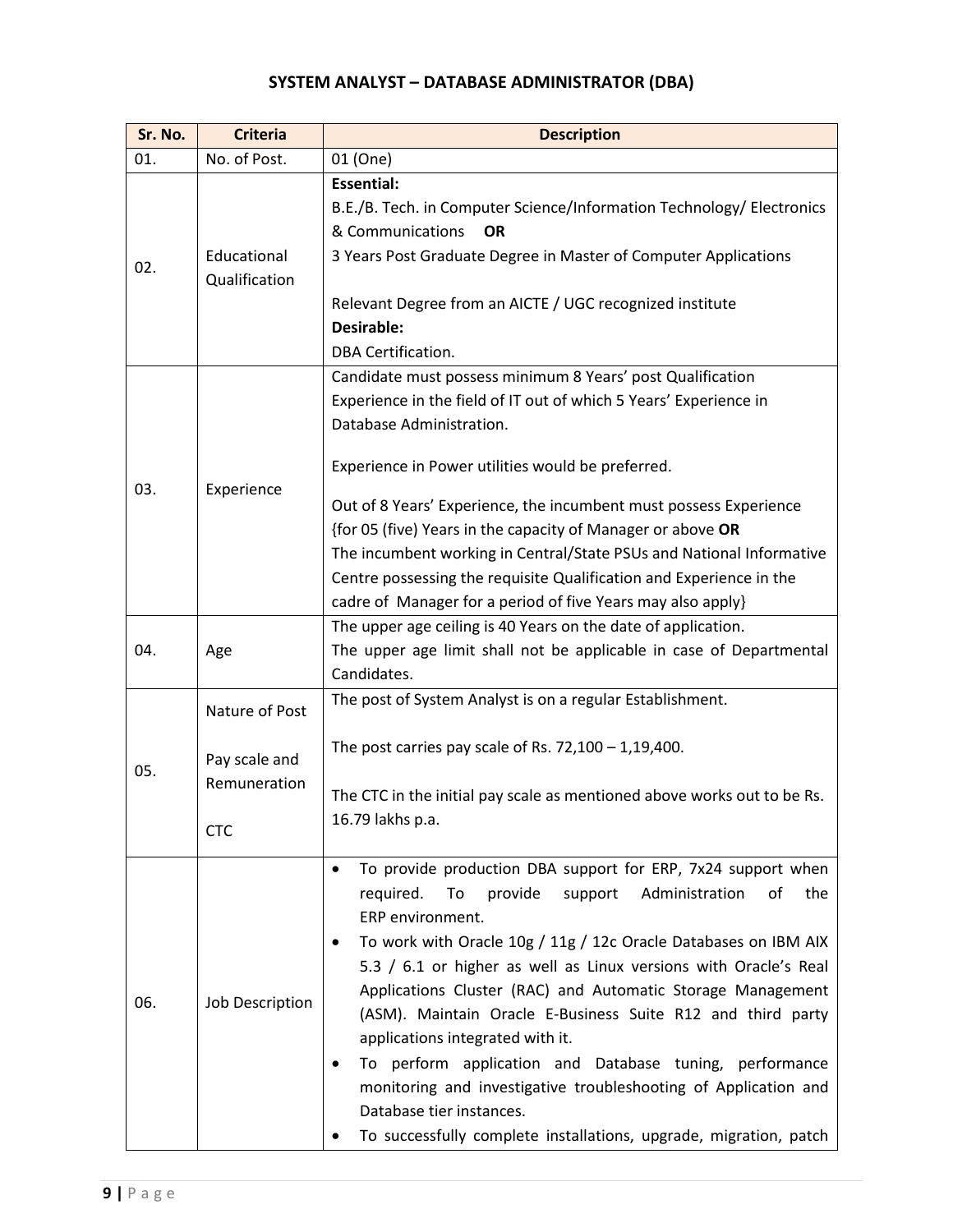| Management of ERP (DB & AP servers) and back-ups and recovery.               |
|------------------------------------------------------------------------------|
| Perform general technical trouble shooting and give consultation             |
|                                                                              |
| to development teams.                                                        |
| To design, develop, document, and validate database backup and               |
| recovery plans in accordance with the business requirements.                 |
| To provide user-level system services such as setting up accounts,           |
| passwords, and<br>setting privileges, Application<br>assigning               |
| responsibilities. Maintain database system and account security              |
| through the use of established procedures, reporting of any                  |
| breaches. Implementing and enforcing security for all of the Oracle          |
| Databases.                                                                   |
| Security, configuration, planning and scheduling of maintenance<br>$\bullet$ |
| utilities.                                                                   |
| To write programs in an appropriate administrative language for              |
| the purpose of data loading, unloading, and other manipulations.             |
| Also, writing database programs in an appropriate administrative             |
| language for the purpose of automating processes and supporting              |
| applications.                                                                |
| To provide technical support by troubleshooting and resolving                |
| database system and related underlying operating system, and                 |
| application problems. Maintain a current knowledge of database               |
| systems, related networking technologies, operating systems, and             |
| applications.                                                                |
| To troubleshoot issues raised by users and provide timely                    |
| resolutions. Create new application users as required and manage             |
| sharing of resources amongst applications.                                   |
| To clone production environment Apps Database to Development                 |
| environment with or without RAC and ASM.                                     |

#### **SYSTEM ANALYST – ERP & IT APPLICATIONS**

| Sr. No. | <b>Criteria</b>        | <b>Description</b>                                                      |             |        |      |           |  |
|---------|------------------------|-------------------------------------------------------------------------|-------------|--------|------|-----------|--|
| 01.     | No. of Post.           | 05 (Five)                                                               |             |        |      |           |  |
|         |                        |                                                                         |             |        |      |           |  |
|         | Roster wise<br>Vacancy | Tentative Roster wise vacancies are as under<br><b>Total</b>            |             |        |      |           |  |
|         |                        | <b>Vacancies</b>                                                        | <b>SEBC</b> |        |      | <b>UR</b> |  |
| 02.     |                        | 5                                                                       | Male        | Female | Male | Female    |  |
|         |                        |                                                                         | 01          | 00     | 03   | 01        |  |
|         |                        |                                                                         |             |        |      |           |  |
|         | Essential:             |                                                                         |             |        |      |           |  |
| 03.     |                        | B.E./B. Tech. in Computer Science/Information Technology/ Electronics & |             |        |      |           |  |
|         | Educational            | Communications<br><b>OR</b>                                             |             |        |      |           |  |
|         | Qualification          | 3 Years Post Graduate Degree in Master of Computer Applications         |             |        |      |           |  |
|         |                        | Relevant Degree from an AICTE / UGC recognized institute                |             |        |      |           |  |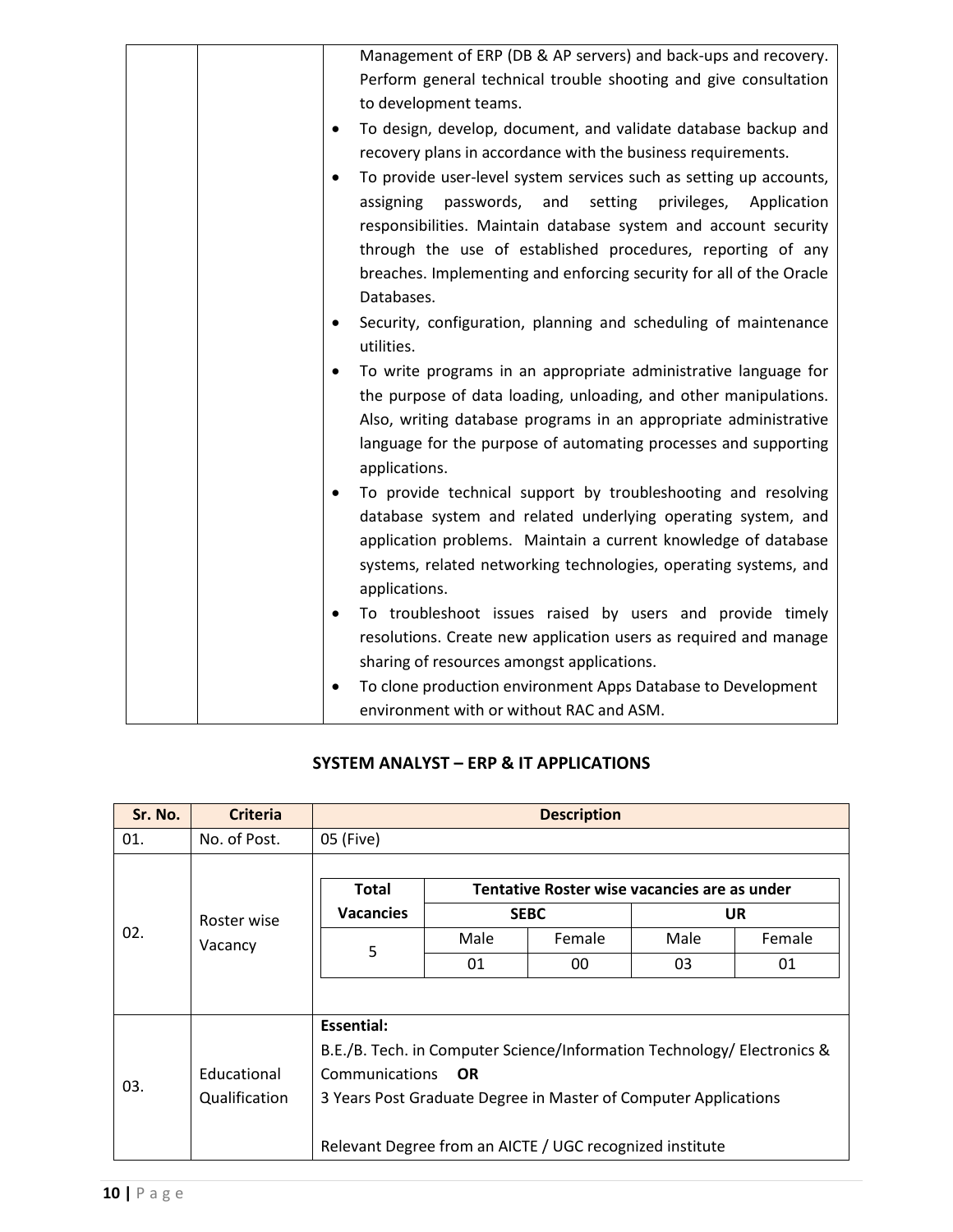|                                      |                 | <b>Desirable:</b>                                                                                                                                                                      |                                                                           |  |  |  |
|--------------------------------------|-----------------|----------------------------------------------------------------------------------------------------------------------------------------------------------------------------------------|---------------------------------------------------------------------------|--|--|--|
|                                      |                 | Certifications in ERP landscape or IT Certifications in Application                                                                                                                    |                                                                           |  |  |  |
|                                      |                 | Development of various platforms will be added advantage.                                                                                                                              |                                                                           |  |  |  |
|                                      |                 | Candidate must possess minimum 8 Years' post Qualification Experience                                                                                                                  |                                                                           |  |  |  |
|                                      |                 | in the field of IT out of which 5 Years' Experience in ERP Application.                                                                                                                |                                                                           |  |  |  |
|                                      |                 | Experience in Power utilities would be preferred.                                                                                                                                      |                                                                           |  |  |  |
| 04.                                  | Experience      | Out of 8 Years' Experience, the incumbent must possess Experience {for                                                                                                                 |                                                                           |  |  |  |
|                                      |                 | 05 (five) Years in the capacity of Manager or above OR                                                                                                                                 | The incumbent working in Central/State PSUs and National Informative      |  |  |  |
|                                      |                 |                                                                                                                                                                                        | Centre possessing the requisite Qualification and Experience in the cadre |  |  |  |
|                                      |                 | of Manager for a period of five Years may also apply}                                                                                                                                  |                                                                           |  |  |  |
|                                      |                 | The upper age ceiling is 40 Years on the date of application.                                                                                                                          |                                                                           |  |  |  |
|                                      |                 | Relaxation in upper age limit to other categories shall be given as<br>under;                                                                                                          |                                                                           |  |  |  |
|                                      |                 | <b>SEBC Candidates</b>                                                                                                                                                                 | 05 Years                                                                  |  |  |  |
| 05.                                  | Age             | <b>Female Candidates</b>                                                                                                                                                               | 05 Years                                                                  |  |  |  |
|                                      |                 | Persons with Disabilities.                                                                                                                                                             | 10 Years Suitable Disabilities                                            |  |  |  |
|                                      |                 | The upper age limit shall not be applicable in case of Departmental<br>Candidates.<br>Maximum age relaxation in upper age limit shall be considered up to the<br>age of 45 years only. |                                                                           |  |  |  |
|                                      | Nature of Post  | The post of System Analyst is on a regular Establishment.                                                                                                                              |                                                                           |  |  |  |
| Pay scale and<br>06.<br>Remuneration |                 | The post carries pay scale of Rs. $72,100 - 1,19,400$ .                                                                                                                                |                                                                           |  |  |  |
|                                      |                 | The CTC in the initial pay scale as mentioned above works out to be Rs.                                                                                                                |                                                                           |  |  |  |
|                                      | <b>CTC</b>      | 16.79 lakhs p.a.                                                                                                                                                                       |                                                                           |  |  |  |
|                                      |                 | Work closely with Management Leaders, Functional Heads and Service<br>٠                                                                                                                |                                                                           |  |  |  |
|                                      |                 | team to understand business requirement, analyse gap and suggest                                                                                                                       |                                                                           |  |  |  |
|                                      |                 | appropriate solution through applications                                                                                                                                              |                                                                           |  |  |  |
|                                      |                 | This role will manage the outsourced managed services contracts and<br>$\bullet$<br>IT teams to provide services, to manage all applications and                                       |                                                                           |  |  |  |
|                                      | Job Description | technology evaluation, ERP Application including API infrastructure                                                                                                                    |                                                                           |  |  |  |
| 07.                                  |                 | and other business applications.                                                                                                                                                       |                                                                           |  |  |  |
|                                      |                 | Strategize and create the overall IT application road map for Core and<br>$\bullet$                                                                                                    |                                                                           |  |  |  |
|                                      |                 | Backend applications for the Organization in line with business plans                                                                                                                  |                                                                           |  |  |  |
|                                      |                 | of the Organization.                                                                                                                                                                   |                                                                           |  |  |  |
|                                      |                 | Responsible to organize and build a team of high performing<br>$\bullet$                                                                                                               |                                                                           |  |  |  |
|                                      |                 | individuals to manage risk, security, compliance, business continuity                                                                                                                  |                                                                           |  |  |  |
|                                      |                 | and disaster recovery of IT applications in order to ensure business                                                                                                                   |                                                                           |  |  |  |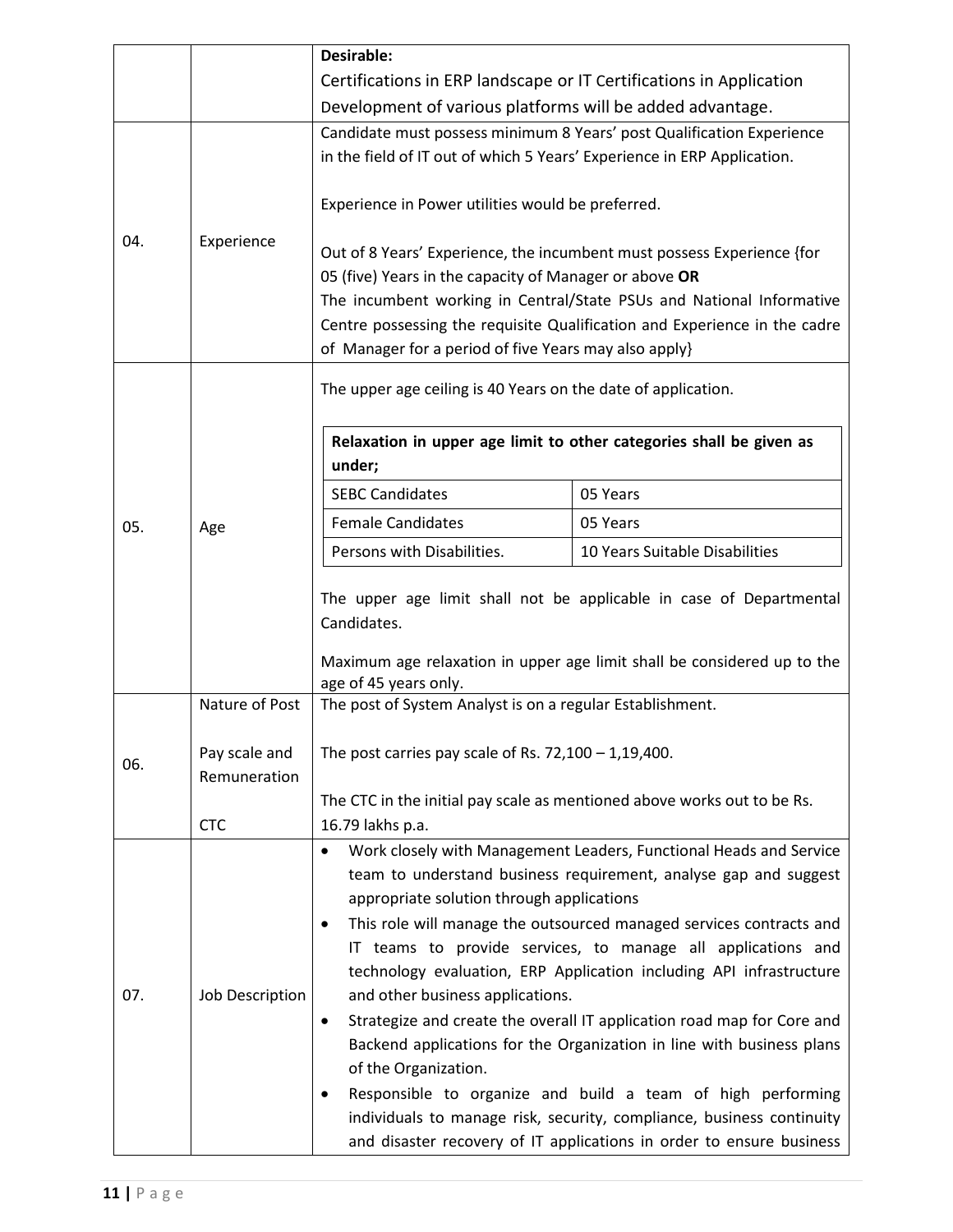|   | continuity, availability, safety and integrity of the applications towards |
|---|----------------------------------------------------------------------------|
|   | the Organizations growth.                                                  |
| ٠ | Work closely with decision makers in other departments to identify,        |
|   | recommend, develop, implement, and support cost-effective                  |
|   | technology solutions for all aspects of the Organization.                  |
| ٠ | Acts as an internal consultant to all relevant areas of the business,      |
|   | assisting them in identifying business process improvements,               |
|   | improving strategic opportunities, and utilizing IT applications to        |
|   | achieve their objectives.                                                  |
| ٠ | Conduct product and vendor evaluations ensuring best in class              |
|   | technologies and partners.                                                 |
| ٠ | Monthly IT Audit & Documentation etc.                                      |
| ٠ | Demonstrated Experience in IT contract Management, MSA's,                  |
|   | Software / Subscription Agreements, Professional Services.                 |
| ٠ | IT Applications - Project Planning, Delivery, Go Live                      |
| ٠ | IT Application Industry Benchmarking                                       |
| ٠ | IT Application Risk and Compliance Management                              |
| ٠ | Development of Annual Operating Plan for Applications                      |
|   | To handle multiple projects in parallel without losing track               |
|   |                                                                            |

## **Programmer/Manager (IT)**

| Sr. No. | <b>Criteria</b>              | <b>Description</b>                                                                                                                                                                                                                                                                                                                                                                                                                                                                                                                                                      |      |        |           |        |
|---------|------------------------------|-------------------------------------------------------------------------------------------------------------------------------------------------------------------------------------------------------------------------------------------------------------------------------------------------------------------------------------------------------------------------------------------------------------------------------------------------------------------------------------------------------------------------------------------------------------------------|------|--------|-----------|--------|
| 01.     | No. of Post.                 | 04 (Four)                                                                                                                                                                                                                                                                                                                                                                                                                                                                                                                                                               |      |        |           |        |
|         | Roster wise                  | <b>Total</b><br>Tentative Roster wise vacancies are as under                                                                                                                                                                                                                                                                                                                                                                                                                                                                                                            |      |        |           |        |
| 02.     |                              | <b>Vacancies</b><br><b>SEBC</b>                                                                                                                                                                                                                                                                                                                                                                                                                                                                                                                                         |      |        | <b>UR</b> |        |
|         | Vacancy                      |                                                                                                                                                                                                                                                                                                                                                                                                                                                                                                                                                                         | Male | Female | Male      | Female |
|         |                              | 4                                                                                                                                                                                                                                                                                                                                                                                                                                                                                                                                                                       | 01   | 00     | 02        | 01     |
| 03.     | Educational<br>Qualification | <b>Essential:</b><br>B.E./B. Tech. in Computer Science/Information Technology/ Electronics &<br>Communications<br><b>OR</b><br>3 Years Post Graduate Degree in Master of Computer Applications OR<br>BE (Electrical) with Post Graduate Degree in Computer/IT<br>Relevant Degree from an AICTE / UGC recognized institute                                                                                                                                                                                                                                               |      |        |           |        |
| 04.     | Experience                   | Candidate must possess minimum 6 Years' post Qualification Experience in<br>the field of IT out of which 3 Years' Experience in ERP Application.<br>Experience in Power utilities would be preferred.<br>Out of 6 Years' Experience, the incumbent must possess Experience {for 03<br>(three) Years in the capacity of Junior Manager or above OR<br>The incumbent working in Central/State PSUs and National Informative<br>Centre possessing the requisite Qualification and Experience in the cadre<br>of Junior Manager for a period of three Years may also apply} |      |        |           |        |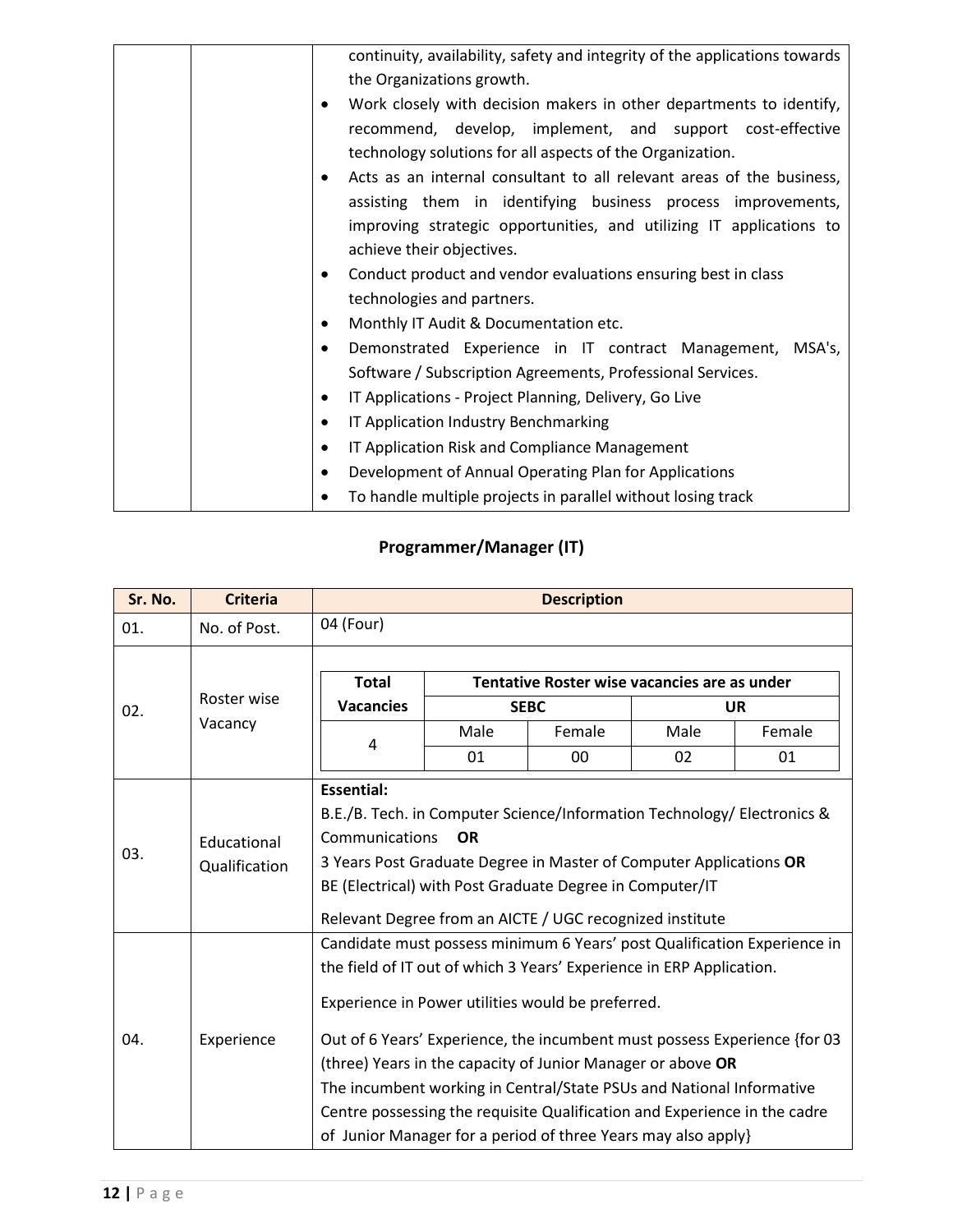|     | Age                                                                                       | The upper age ceiling is 35 Years on the date of application.<br>One (1) year of relaxation in upper age limit will be given to candidates in<br>view of GUVNL Circular No. GUVNL/HR/1687 dtd. 25.11.2021.<br>Relaxation in upper age limit to other categories shall be given as                                                                                                                                                                                                                                                                                                                                                                                                                                                                                                                                                                                                                                                                                                                                                                                                                                                                                                                                                                                                                                                                                                                                                                                                                                                                                             |                                |  |  |  |  |
|-----|-------------------------------------------------------------------------------------------|-------------------------------------------------------------------------------------------------------------------------------------------------------------------------------------------------------------------------------------------------------------------------------------------------------------------------------------------------------------------------------------------------------------------------------------------------------------------------------------------------------------------------------------------------------------------------------------------------------------------------------------------------------------------------------------------------------------------------------------------------------------------------------------------------------------------------------------------------------------------------------------------------------------------------------------------------------------------------------------------------------------------------------------------------------------------------------------------------------------------------------------------------------------------------------------------------------------------------------------------------------------------------------------------------------------------------------------------------------------------------------------------------------------------------------------------------------------------------------------------------------------------------------------------------------------------------------|--------------------------------|--|--|--|--|
| 05. |                                                                                           | under;                                                                                                                                                                                                                                                                                                                                                                                                                                                                                                                                                                                                                                                                                                                                                                                                                                                                                                                                                                                                                                                                                                                                                                                                                                                                                                                                                                                                                                                                                                                                                                        |                                |  |  |  |  |
|     |                                                                                           | <b>SEBC Candidates</b>                                                                                                                                                                                                                                                                                                                                                                                                                                                                                                                                                                                                                                                                                                                                                                                                                                                                                                                                                                                                                                                                                                                                                                                                                                                                                                                                                                                                                                                                                                                                                        | 05 Years                       |  |  |  |  |
|     |                                                                                           | <b>Female Candidates</b>                                                                                                                                                                                                                                                                                                                                                                                                                                                                                                                                                                                                                                                                                                                                                                                                                                                                                                                                                                                                                                                                                                                                                                                                                                                                                                                                                                                                                                                                                                                                                      | 05 Years                       |  |  |  |  |
|     |                                                                                           | Persons with Disabilities.                                                                                                                                                                                                                                                                                                                                                                                                                                                                                                                                                                                                                                                                                                                                                                                                                                                                                                                                                                                                                                                                                                                                                                                                                                                                                                                                                                                                                                                                                                                                                    | 10 Years Suitable Disabilities |  |  |  |  |
|     |                                                                                           | The upper age limit shall not be applicable in case of Departmental<br>Candidates.<br>Maximum age relaxation in upper age limit shall be considered up to the<br>age of 45 years only.                                                                                                                                                                                                                                                                                                                                                                                                                                                                                                                                                                                                                                                                                                                                                                                                                                                                                                                                                                                                                                                                                                                                                                                                                                                                                                                                                                                        |                                |  |  |  |  |
|     | Nature of Post                                                                            | The post of Manager (IT)/Programmer is on a regular Establishment.                                                                                                                                                                                                                                                                                                                                                                                                                                                                                                                                                                                                                                                                                                                                                                                                                                                                                                                                                                                                                                                                                                                                                                                                                                                                                                                                                                                                                                                                                                            |                                |  |  |  |  |
| 06. | The post carries pay scale of Rs. $55,600 - 1,10,100/-.$<br>Pay scale and<br>Remuneration |                                                                                                                                                                                                                                                                                                                                                                                                                                                                                                                                                                                                                                                                                                                                                                                                                                                                                                                                                                                                                                                                                                                                                                                                                                                                                                                                                                                                                                                                                                                                                                               |                                |  |  |  |  |
|     | <b>CTC</b>                                                                                |                                                                                                                                                                                                                                                                                                                                                                                                                                                                                                                                                                                                                                                                                                                                                                                                                                                                                                                                                                                                                                                                                                                                                                                                                                                                                                                                                                                                                                                                                                                                                                               |                                |  |  |  |  |
| 07. | Job<br>Description                                                                        | The CTC in the initial pay scale as mentioned above works out to be Rs.<br>13.03 lakhs p.a.<br>Extensive knowledge and Experience in at least ERP Application<br>$\bullet$<br>functions, such as SCM, CRM, HR, EAM or Project, Finance.<br>The responsibilities include effective delivery/issue resolution of ERP.<br>$\bullet$<br>Implement integration between other existing modules of ERP. To<br>$\bullet$<br>setup of modules as per business requirements and handling inbound<br>and outbound interfaces.<br>To implement Client Interfacing, Scoping, Planning, Functional<br>Analysis, Requirement & Gap analysis, Mapping, Solution Designing,<br>Functional Testing, Customizations, support for ERP.<br>To prepare customization documentation as input to development<br>$\bullet$<br>team in pre-defined format plus to prepare business level Test<br>scenarios and test cases documentation and testing the solution as<br>part of CRP, UAT.<br>Handling implementation / support projects. To take infant care and<br>٠<br>issue Management in post implementation scenarios.<br>To work as a part of team, yet work independently if situation<br>٠<br>demands.<br>To carry out technical development activities of Forms, workflow, BI<br>publisher, Reports, PL/SQL<br>To facilitate and actively participate in all phases of the<br>Implementation/upgrade cycle, to include requirements gathering &<br>analysis, system design and development, testing and implementation.<br>To assist clients in mapping and streamlining/reengineering the<br>٠ |                                |  |  |  |  |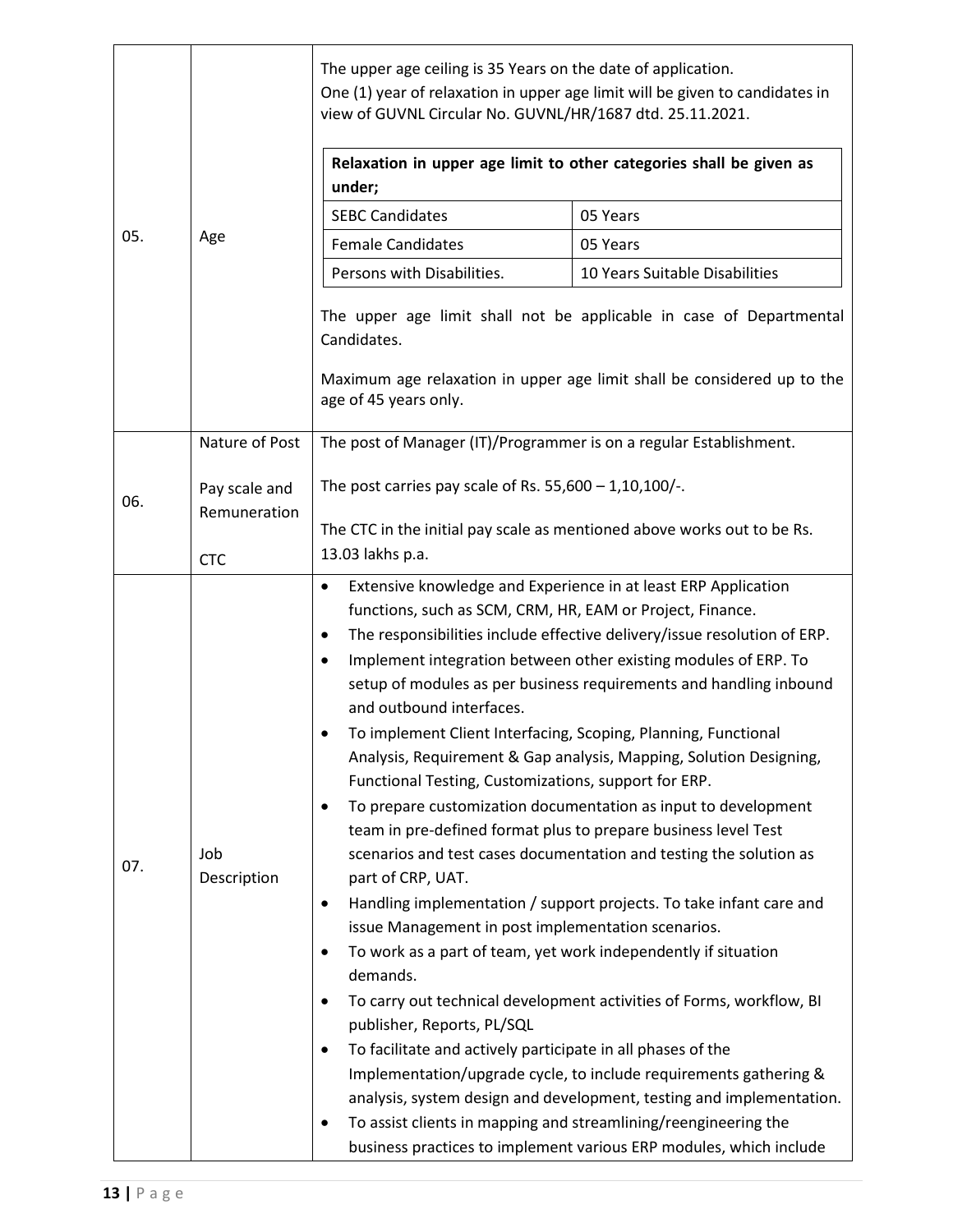| integrating the ERP application with existing client systems, using    |
|------------------------------------------------------------------------|
| standardized implementation methodology including Reports              |
| specification development and deployment                               |
| Responsible for understating the issues raised by end user, triage and |
| fix the issue.                                                         |
| Interactions with OEM support team.                                    |

- The stated vacancies (For the post of **SYSTEM ANALYST – ERP & IT APPLICATIONS & PROGRAMMER/MANAGER (IT) only)** with roster position are probable and the actual vacancies and roster position may vary. Actual vacancies and subsequent vacancies are subject to promotions, retirement, separation on any other account, sanction, abolition of post, compassionate appointments, Internal Recruitment etc. No candidate shall claim a right based on the above stated vacancies roster position.
- State Government policy for reservation of women & Domicile shall be followed.

If you meet the above criteria & have the drive and passion towards the profession and willing to make a career in the Power Sector in Gujarat, Apply online on http://www.guvnl.com. Starting date of registration is **08.06.2022 10.00 am** and last date of registration is **22.06.2022 06.00 pm.**

### **GENERAL TERMS AND CONDITIONS:**

The Candidates are requested to carefully read the terms and conditions stated below:

- 01. Candidates are required to submit **ONLINE APPLICATION** only.
- 02. The candidates shortlisted for MCQ Based Online Test/Personal Interview on basis of their "on line applications" shall not be required to submit photocopies of all the relevant certificate at present and the same shall be submitted along with original certificates for verification as and when required.
- 03. The Management reserves the right to short-list, select and reject any candidates for Online Test/Personal Interview as the case may be for selection.
- 04. The Management reserves the right to cancel the Selection List / Waiting List at any time at its sole discretion, without assigning any reasons thereof.
- 05. Filling up of the post is at the discretion of Management based on suitability of candidates. The management in all matters relating to eligibility, acceptance or rejection of the application made, shall be final and management will not entertain any enquiry or correspondence in this regard.

Any Amendment by GUVNL in regard to Pay Scale, Service Rules and Other Terms & Condition in future shall be part of above Recruitment Process, shall be binding on the Candidates.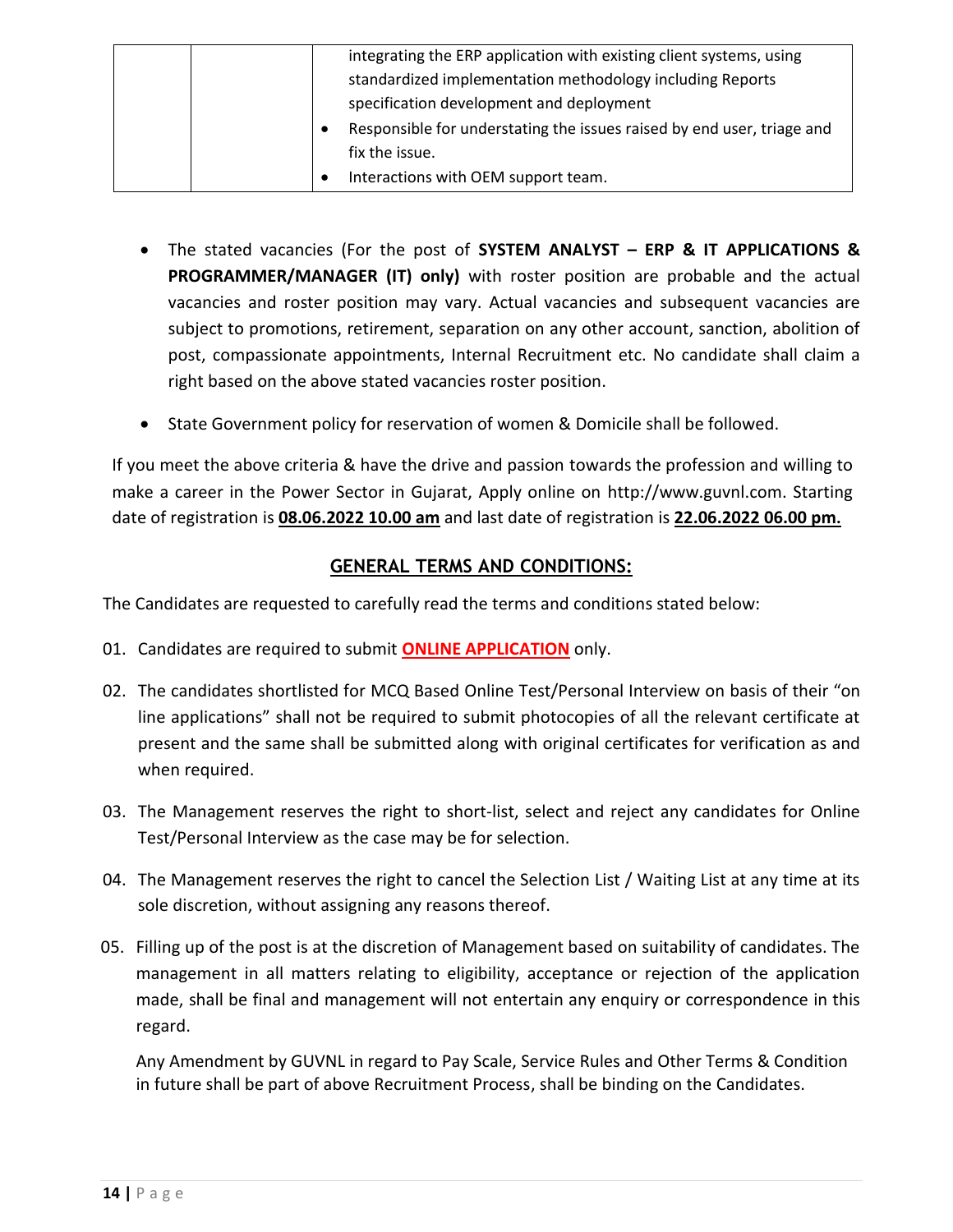- 06. The candidates who have been given grades in their result (graduation) shall have to submit a certificate issued by their University/Institute specifying percentage equivalent to the grades obtained by them along with decimals.
- 07. Mere submission of online application does not guarantee the adequacy of candidature for being considered for the further selection process.
- 08. While preparing selection list, if two or more candidates found with equal marks in Online Test/ Personal Interview, they will be kept in merit according to their date of birth i.e. older will be kept in priority to younger and if the date of birth is also found same, then they will be kept in priority according to alphabet seniority of name. The Selection List as and when required as per the vacancy position shall be drawn from Online Test & Personal Interview. The result shall be valid for the period of one year from the date of publication.
- 09. In case of name or caste differ due to marriage or any other reason in educational certificates; then attach the copy of Gazette for transfer of name or caste, failing which, the candidature for the further process will be rejected.
- 10. No travelling fare will be paid to any candidates for attending the Online Test/Personal Interview as the case may be.
- 11. The selection procedure shall comprise of MCQ Based Online Test & Personal Interview as per provisions of GUVNL Circular dtd. 07.12.2018.

Selection for the post of GM (IT)/ AGM (IT) & DGM (IT) shall be made on the basis of Personal Interview, if numbers of eligible candidates are 20 or less. Otherwise, the selection will be carried in two stages i.e. On-line MCQ Based Evaluation Test & Personal Interview having equal weightage of 50% each.

For the post of System Analyst & Programmer/Manager (IT), selection shall be carried out in two stages i.e. On-line MCQ Based Evaluation Test of 100 Marks (weightage 85%) and Personal Interview (weightage 15%).

For the post of System Analyst and Programmer/Manager (IT), the question paper for the Online Test shall be consisting of 100 questions and the paper shall be of 100 marks. There shall be negative marking system and  $1/4<sup>th</sup>$  mark for each wrong answer shall be deducted to arrive at total marks scored.

12. The candidates working in Government / Semi Government or PSU Organization shall have to produce "**NO OBJECTION CERTIFICATE**" from the concerned organization at the time of Online MCQ Based Evaluation Test/ Personal Interview as the case may be, failing which, their candidature will be disqualified.

If the selected candidate working in any Company or Organization, He/She shall have to produce reliving letter from the previous Employer at the time of resuming his/her duty, failing which, his/her Appointment Order, shall stand cancelled.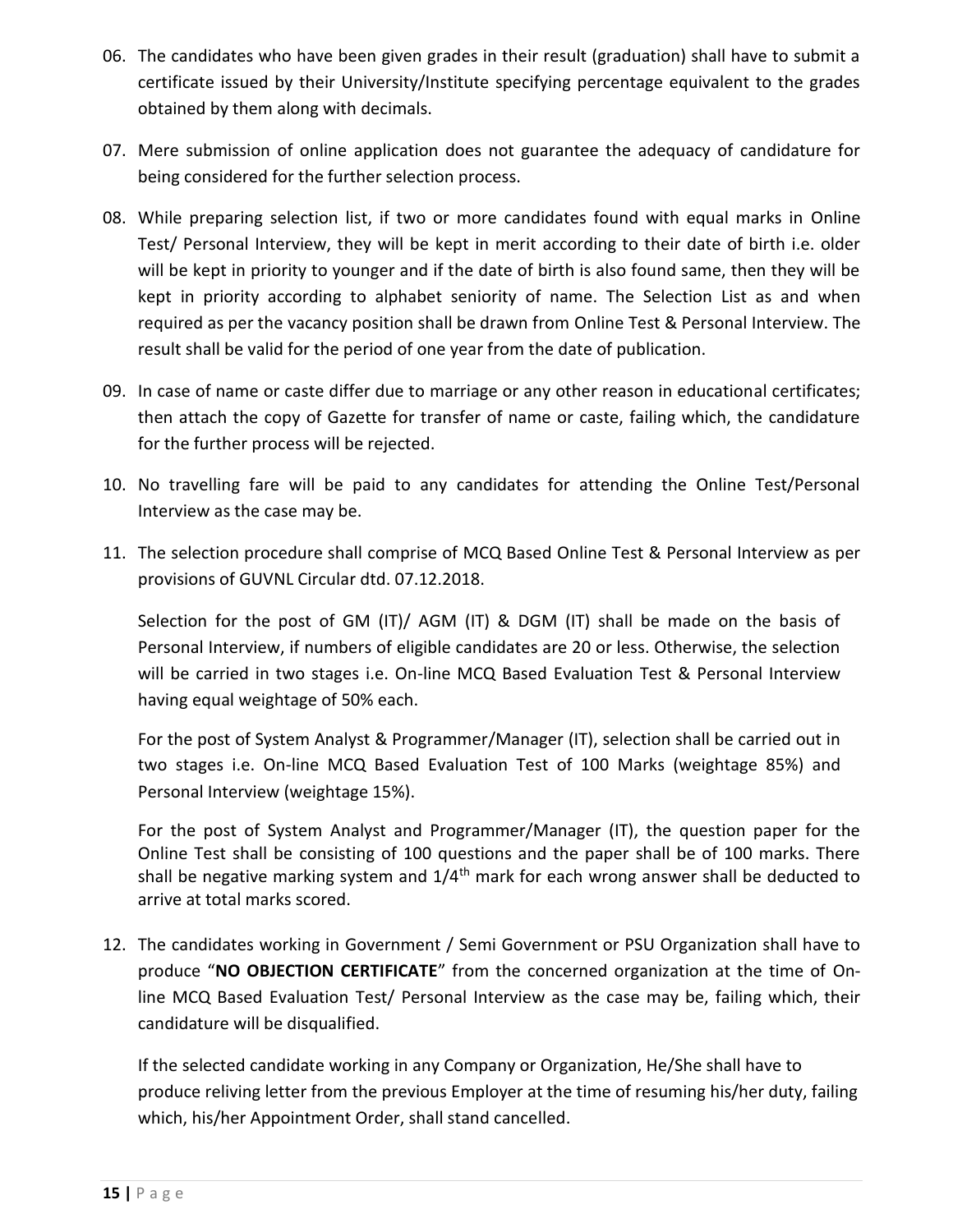- 13. Candidates are requested to apply Online only, if they are fulfilling requisite criteria. Since, we are not seeking all the documents at the time of application submission Online Test; candidate has to doubly ensure that he/she fulfil all the requisite criteria. All the documents of selected Candidates shall be verified at appropriate stage and if found not fulfilling any criteria, his/her candidature shall be cancelled immediately and his/her shortlisting in selection list shall not be a ground for claiming employment/ recruitment.
- 14. SEBC candidates who fulfill the qualification and age criteria shall have to submit valid Non-Creamy Layer Certificate issued (in Gujarati – **પરિશિષ્ટ "ક"/ પરિશિષ્ટ-૪ (ગજુ િાતી)** by the Competent Authority of Gujarat State.
- 15. Candidates are requested to visit on **[https://www.guvnl.com/vacancies.html](http://www.guvnl.com/guvnl/vacancies.aspx)** for regular updates regarding schedule of On-line Test/ Personal Interview and other relevant notifications.
- 16. In case of selection, the candidates have to fulfil the requisite Physical Fitness Standards as per Company's rules.
- 17. Interested candidates meeting above criteria may apply "On-line" **and complete all the tasks as mentioned in online registration portal** on **or before 22.06.2022 before 06.00 P.M.**
- 18. Application received after closing date and time shall not be accepted under any circumstances.
- 19. Canvassing in any form shall debar the candidate from selection.

### **Documents to be produced as and when required by the Company i.e. after Online Test & Personal or whenever asked from the applicant.**

#### **Attested copy of:**

- 01. Online Application Form.
- 02. Resume/ Curriculum Vitae.
- 03. School Leaving Certificate
- 04. Copy of all mark-sheets of Degrees.
- 05. Degree Certificate.
- 06. Valid Caste (Roster Category) Certificate of Reserved Category candidate of Gujarat State.
- 07. Certificate specifying the percentage equivalent to grades (if applicable).
- 08. In case of Persons with Disabilities Candidates, Valid Certificate of Civil Surgeon required. (showing % of Disability).
- 09. Experience Certificates and Relieving Letters.